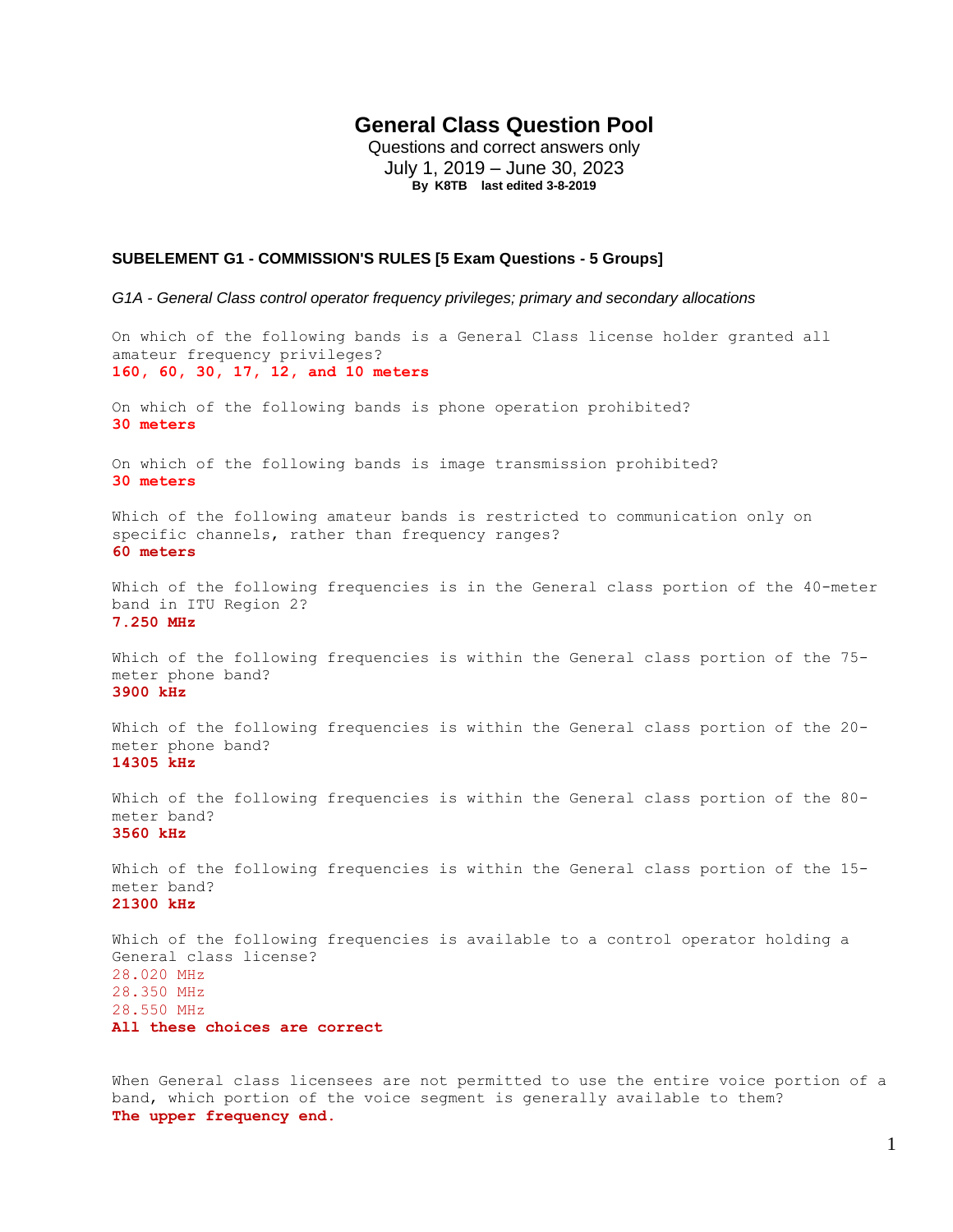Which of the following applies when the FCC rules designate the Amateur Service as a secondary user on a band? **Amateur stations can use the band only if they do not cause harmful interference to primary users**

What is the appropriate action if, when operating on either the 30-meter or 60**meter bands, a station in the primary service interferes with your contact? Move to a clear frequency or stop transmitting**

Which of the following may apply in areas under FCC jurisdiction outside of ITU Region 2? **Frequency allocations may differ**

What portion of the 10-meter band is available for repeater use? **The portion above 29.5 MHz**

## *G1B - Antenna structure limitations; good engineering and good amateur practice; beacon operation; prohibited transmissions; retransmitting radio signals*

What is the maximum height above ground to which an antenna structure may be erected without requiring notification to the FAA and registration with the FCC, provided it is not at or near a public use airport? **200 feet**

With which of the following conditions must beacon stations comply? **There must be no more than one beacon signal transmitting in the same band from the same station location**

Which of the following is a purpose of a beacon station as identified in the FCC rules? **Observation of propagation and reception**

Which of the following transmissions is permitted? **Occasional retransmission of weather and propagation forecast information from U.S. government stations**

Which of the following one-way transmissions are permitted? **Transmissions necessary to assist learning the International Morse code**

Under what conditions are state and local governments permitted to regulate Amateur Radio antenna structures? **Amateur Service communications must be reasonably accommodated, and regulations must constitute the minimum practical to accommodate a legitimate purpose of the state or local entity**

What are the restrictions on the use of abbreviations or procedural signals in the Amateur Service? **They may be used if they do not obscure the meaning of a message**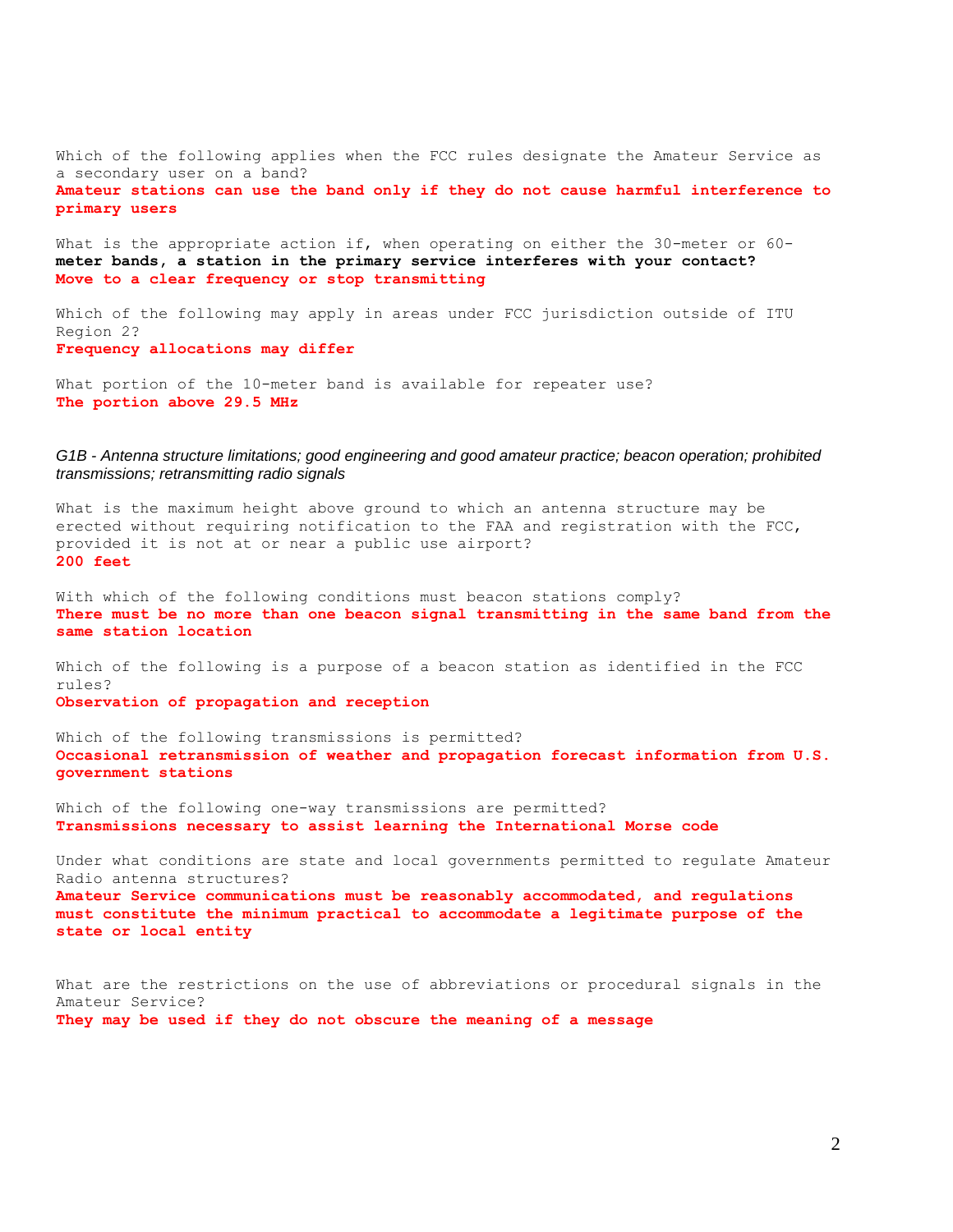When choosing a transmitting frequency, what should you do to comply with good amateur practice? Ensure that the frequency and mode selected are within your license class privileges Follow generally accepted band plans agreed to by the Amateur Radio community Monitor the frequency before transmitting **All these choices are correct**

On what HF frequencies are automatically controlled beacons permitted? **28.20 MHz to 28.30 MHz**

What is the power limit for beacon stations? **100 watts PEP output**

Who or what determines "good engineering and good amateur practice," as applied to the operation of an amateur station in all respects not covered by the Part 97 rules?

**The FCC**

When is it permissible to communicate with amateur stations in countries outside the areas administered by the Federal Communications Commission? **When the contact is with amateurs in any country except those whose administrations have notified the ITU that they object to such communications**

*G1C - Transmitter power regulations; data emission standards; 60-meter operation requirements*

G1C01 (A) [97.313(c)(1)] What is the maximum transmitting power an amateur station may use on 10.140 MHz? **200 watts PEP output**

What is the maximum transmitting power an amateur station may use on the 12-meter band? **1500 watts PEP output**

What is the maximum bandwidth permitted by FCC rules for Amateur Radio stations transmitting on USB frequencies in the 60-meter band? **2.8 kHz**

Which of the following limitations apply to transmitter power on every amateur band? **Only the minimum power necessary to carry out the desired communications should be used**

What is the limit for transmitter power on the 28 MHz band for a General Class control operator? **1500 watts PEP output**

What is the limit for transmitter power on the 1.8 MHz band? **1500 watts PEP output**

What is the maximum symbol rate permitted for RTTY or data emission transmission on the 20-meter band? **300 baud**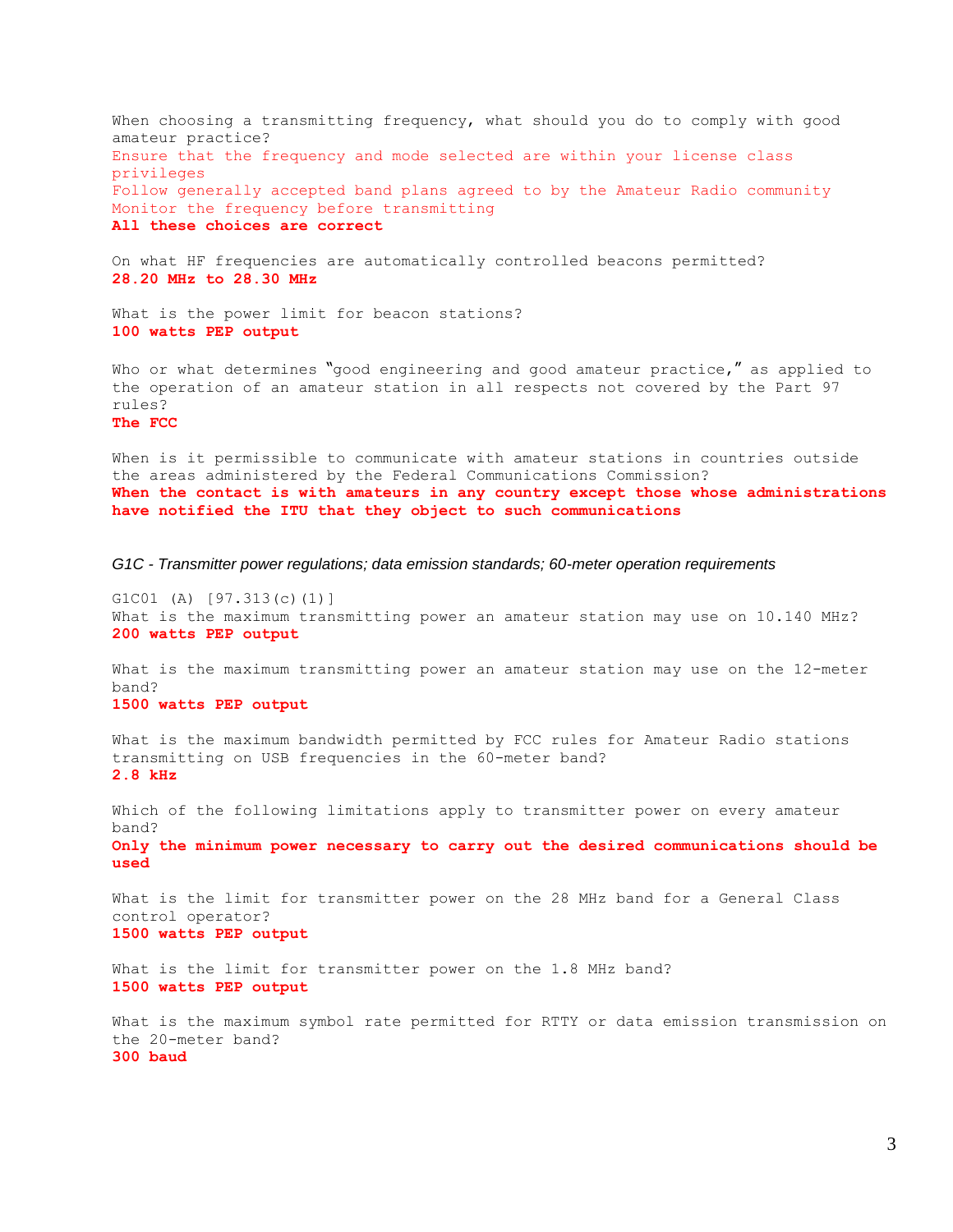What is the maximum symbol rate permitted for RTTY or data emission transmitted at frequencies below 28 MHz? **300 baud**

What is the maximum symbol rate permitted for RTTY or data emission transmitted on the 1.25-meter and 70-centimeter bands? **56 kilobaud**

What is the maximum symbol rate permitted for RTTY or data emission transmissions on the 10-meter band? **1200 baud**

What is the maximum symbol rate permitted for RTTY or data emission transmissions on the 2-meter band?

**19.6 kilobaud**

Which of the following is required by the FCC rules when operating in the 60-meter band? **If you are using an antenna other than a dipole, you must keep a record of the gain of your antenna**

What must be done before using a new digital protocol on the air? **Publicly document the technical characteristics of the protocol**

What is the maximum power limit on the 60-meter band? **ERP of 100 watts PEP with respect to a dipole**

What measurement is specified by FCC rules that regulate maximum power output? **PEP**

#### *G1D - Volunteer Examiners and Volunteer Examiner Coordinators; temporary identification; element credit*

Who may receive partial credit for the elements represented by an expired Amateur Radio license? **Any person who can demonstrate that they once held an FCC-issued General, Advanced, or Amateur Extra class license that was not revoked by the FCC**

What license examinations may you administer when you are an accredited VE holding a General class operator license? **Technician only**

On which of the following band segments may you operate if you are a Technician class operator and have a Certificate of Successful Completion of Examination (CSCE) for General class privileges? **On any General or Technician class band segment**

Which of the following is a requirement for administering a Technician class license examination? **At least three General class or higher VEs must observe the examination** 

Which of the following must a person have before they can be an administering VE for a Technician class license examination? **An FCC General class or higher license and VEC accreditation**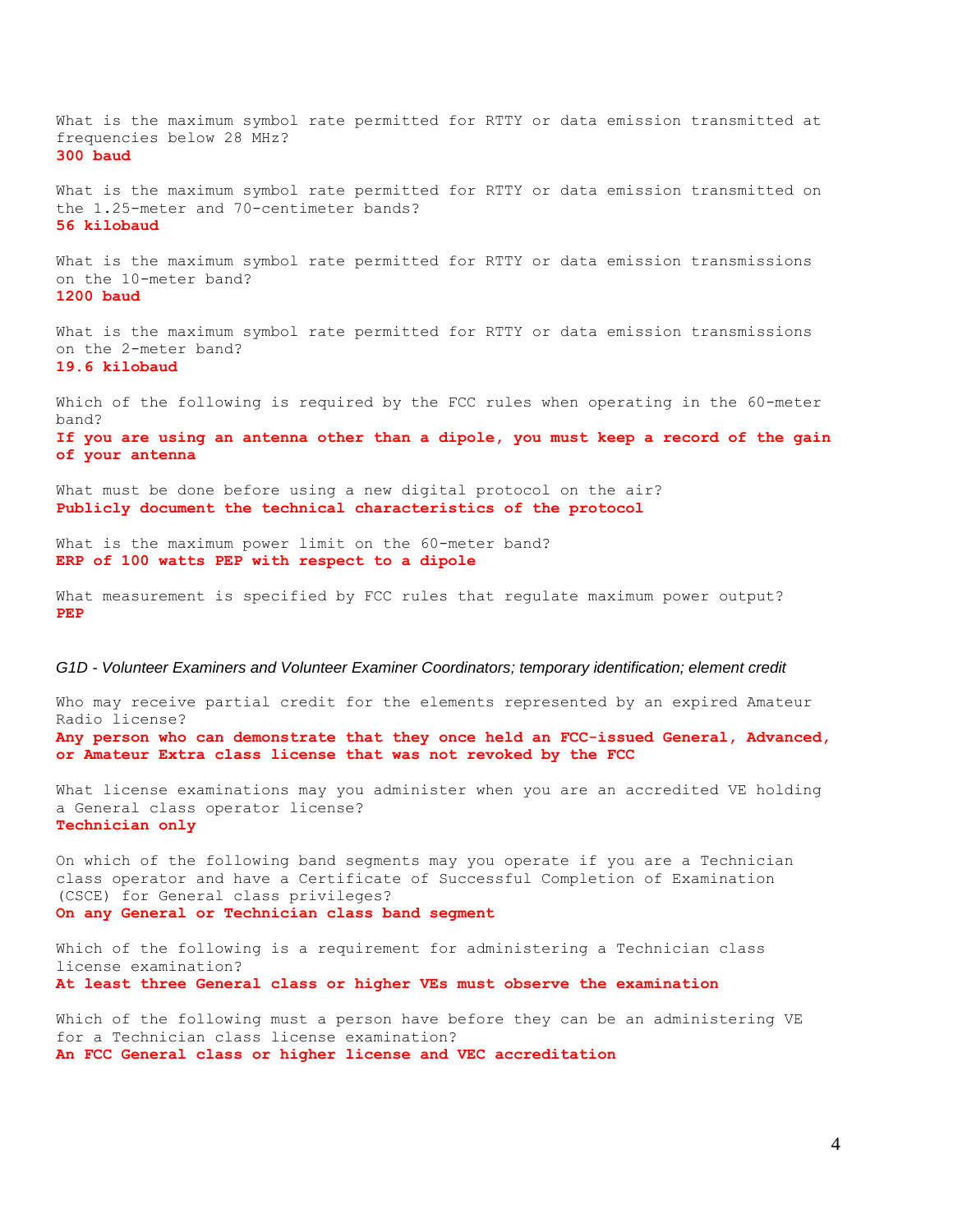When must you add the special identifier "AG" after your call sign if you are a Technician class licensee and have a Certificate of Successful Completion of Examination (CSCE) for General class operator privileges, but the FCC has not yet posted your upgrade on its website?

**Whenever you operate using General class frequency privileges**

Volunteer Examiners are accredited by what organization? **A Volunteer Examiner Coordinator**

G1D08 (B) [97.509(b)(3)] Which of the following criteria must be met for a non-U.S. citizen to be an accredited Volunteer Examiner? **The person must hold an FCC granted Amateur Radio license of General class or above**

How long is a Certificate of Successful Completion of Examination (CSCE) valid for exam element credit? **365 days**

What is the minimum age that one must be to qualify as an accredited Volunteer Examiner? **18 years**

If a person has an expired FCC issued Amateur Radio license of General class or higher, what is required before they can receive a new license? **The applicant must pass the current Element 2 exam**

*G1E - Control categories; repeater regulations; third-party rules; ITU regions; automatically controlled digital station*

Which of the following would disqualify a third party from participating in stating a message over an amateur station? **The third party's amateur license has been revoked and not reinstated**

When may a 10-meter repeater retransmit the 2-meter signal from a station that has a Technician class control operator? **Only if the 10-meter repeater control operator holds at least a General class license**

What is required to conduct communications with a digital station operating under automatic control outside the automatic control band segments? **The station initiating the contact must be under local or remote control**

Which of the following conditions require a licensed Amateur Radio operator to take specific steps to avoid harmful interference to other users or facilities? When operating within one mile of an FCC Monitoring Station When using a band where the Amateur Service is secondary When a station is transmitting spread spectrum emissions **All these choices are correct**

What types of messages for a third party in another country may be transmitted by an amateur station? **Only messages relating to Amateur Radio or remarks of a personal character, or messages relating to emergencies or disaster relief**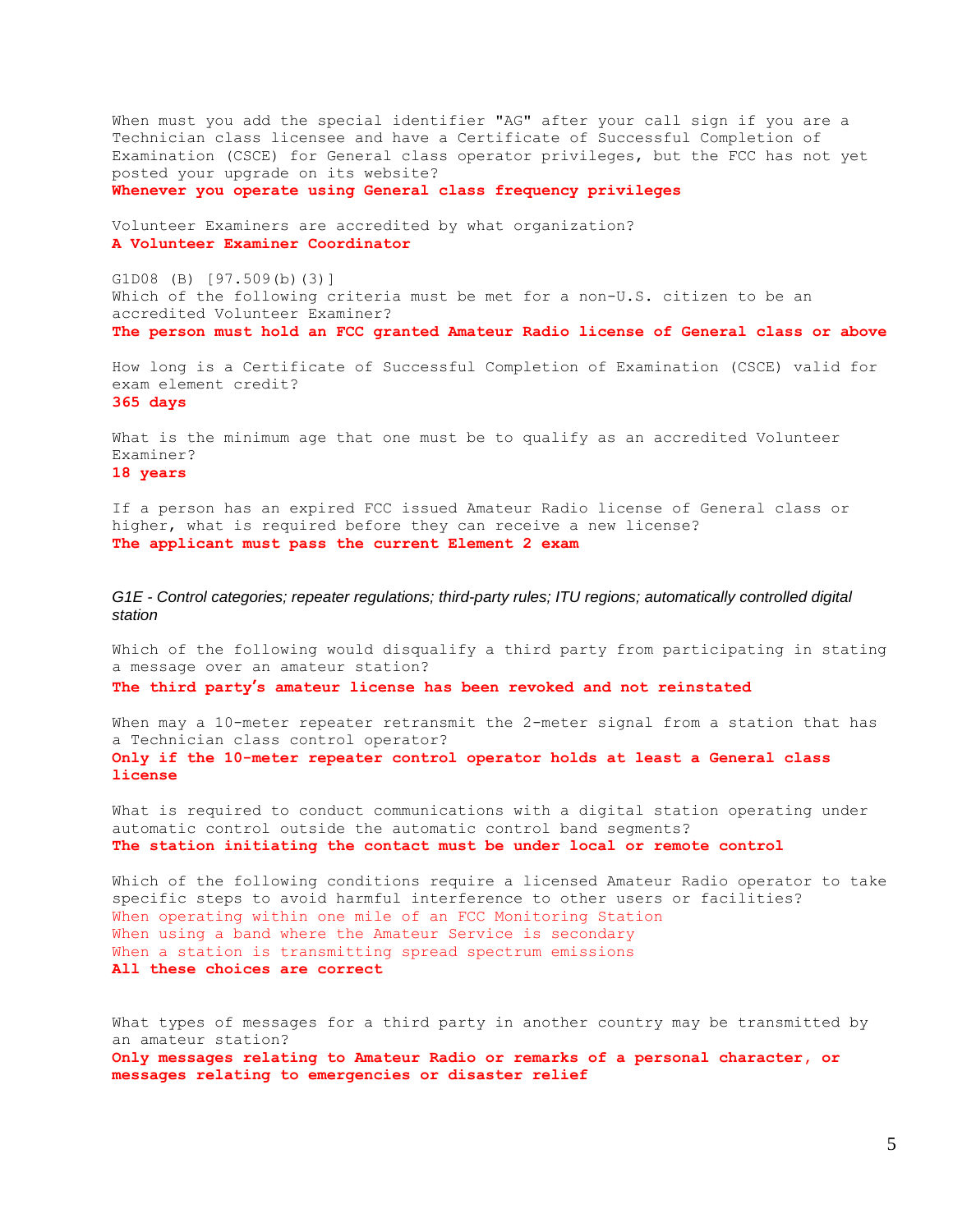The frequency allocations of which ITU region apply to radio amateurs operating in North and South America? **Region 2**

In what part of the 13-centimeter band may an amateur station communicate with nonlicensed Wi-Fi stations? **No part**

When using modified commercial Wi-Fi equipment to construct an Amateur Radio Emergency Data Network (AREDN), what is the maximum allowed PEP transmitter output power?

**10 watts**

Under what circumstances are messages that are sent via digital modes exempt from Part 97 third-party rules that apply to other modes of communication? **Under no circumstances**

Why should an amateur operator normally avoid transmitting on 14.100, 18.110, 21.150, 24. 930 and 28.200 MHz? **A system of propagation beacon stations operates on those frequencies**

What is the Part 97 limit on the maximum bandwidth occupied by an automatically controlled digital station? **500 Hz**

## **SUBELEMENT G2 -** OPERATING PROCEDURES [5 Exam Questions - 5 Groups]

## *G2A Phone operating procedures; USB/LSB conventions; breaking into a contact; VOX operation*

Which sideband is most commonly used for voice communications on frequencies of 14 MHz or higher? **Upper sideband**

Which of the following modes is most commonly used for voice communications on the 160-meter, 75-meter, and 40-meter bands? **Lower sideband**

Which of the following is most commonly used for SSB voice communications in the VHF and UHF bands? **Upper sideband**

Which mode is most commonly used for voice communications on the 17-meter and 12 meter bands? **Upper sideband**

Which mode of voice communication is most commonly used on the HF amateur bands? **Single sideband**

Which of the following is an advantage when using single sideband, as compared to other analog voice modes on the HF amateur bands? **Less bandwidth used and greater power efficiency**

Which of the following statements is true of the single sideband voice mode? **Only one sideband is transmitted; the other sideband and carrier are suppressed**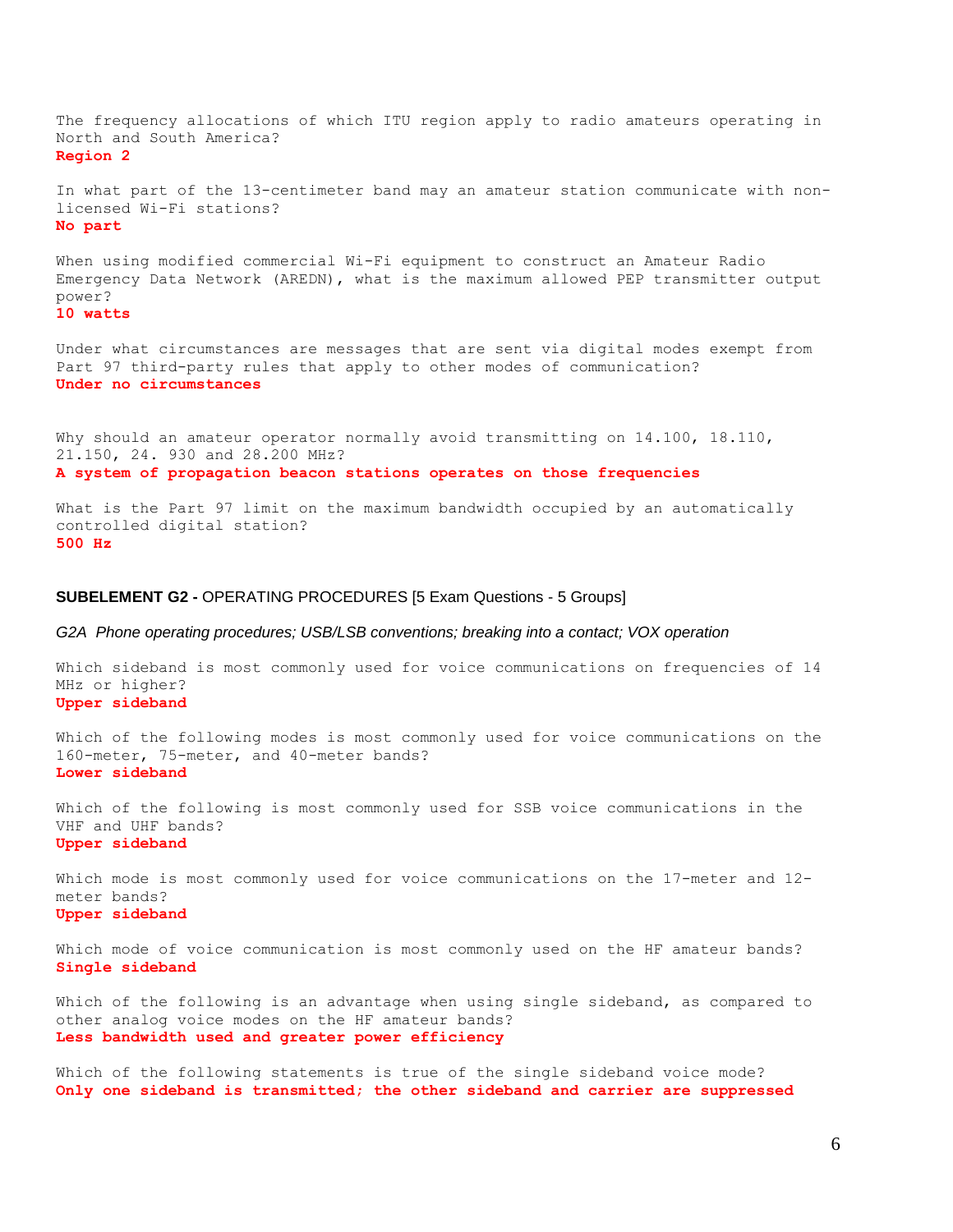What is the recommended way to break in to a phone contact? **Say your call sign once**

Why do most amateur stations use lower sideband on the 160-meter, 75-meter, and 40meter bands?

**It is good amateur practice**

Which of the following statements is true of voice VOX operation versus PTT operation? **It allows "hands free" operation**

Generally, who should respond to a station in the contiguous 48 states who calls "CQ DX"? **Any stations outside the lower 48 states**

What control is typically adjusted for proper ALC setting on an amateur single sideband transceiver? **Transmit audio or microphone gain**

## *G2B -Operating courtesy; band plans; emergencies, including drills and emergency communications*

Which of the following is true concerning access to frequencies in non-emergency situations? **Except during FCC-declared emergencies, no one has priority access to frequencies**

What is the first thing you should do if you are communicating with another amateur station and hear a station in distress break in? **Acknowledge the station in distress and determine what assistance may be needed**

What is good amateur practice if propagation changes during a contact and you notice interference from other stations on the frequency? **Attempt to resolve the interference problem with the other stations in a mutually acceptable manner**

When selecting a CW transmitting frequency, what minimum separation should be used to minimize interference to stations on adjacent frequencies? **150 to 500 Hz**

When selecting an SSB transmitting frequency, what minimum separation should be used to minimize interference to stations on adjacent frequencies? **Approximately 3 kHz**

What is a practical way to avoid harmful interference on an apparently clear frequency before calling CQ on CW or phone? **Send "QRL?" on CW, followed by your call sign; or, if using phone, ask if the frequency is in use, followed by your call sign**

Which of the following complies with good amateur practice when choosing a frequency on which to initiate a call? **Follow the voluntary band plan for the operating mode you intend to use**

What is the voluntary band plan restriction for U.S. station transmitting within the 48 contiguous states in the 50.1 to 50.125 MHz band segment? **Only contacts with stations not within the 48 contiguous states**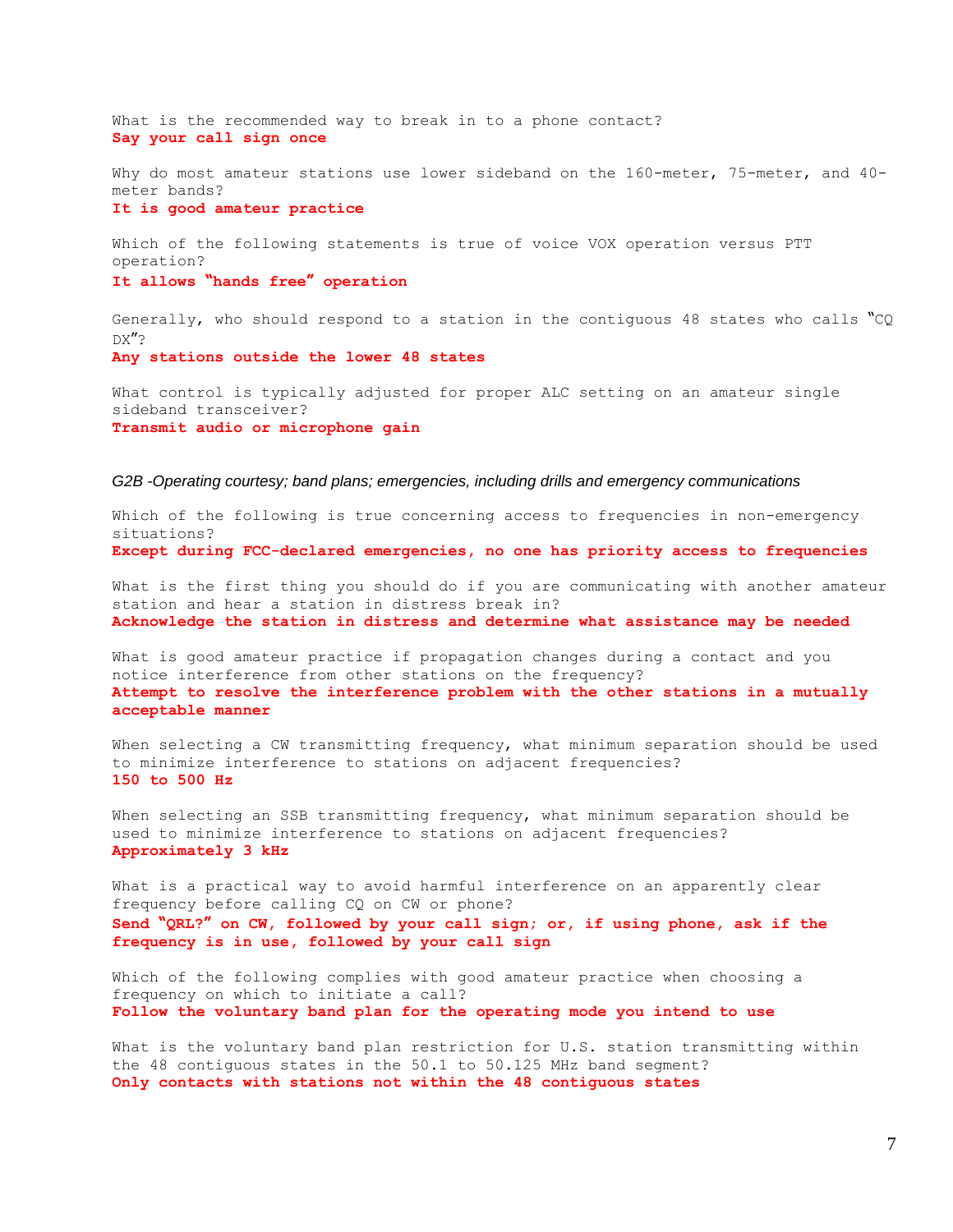Who may be the control operator of an amateur station transmitting in RACES to assist relief operations during a disaster? **Only a person holding an FCC-issued amateur operator license**

When is an amateur station allowed to use any means at its disposal to assist another station in distress? **At any time during an actual emergency**

What frequency should be used to send a distress call? **Whichever frequency has the best chance of communicating the distress message**

*G2C - CW operating procedures and procedural signals; Q signals and common abbreviations: full break-in*

Which of the following describes full break-in telegraphy (QSK)? **Transmitting stations can receive between code characters and elements**

What should you do if a CW station sends "ORS?" **Send slower**

What does it mean when a CW operator sends "KN" at the end of a transmission? **Listening only for a specific station or stations**

What does the Q signal "QRL?" mean? **"Are you busy?" or "Is this frequency in use?"**

What is the best speed to use when answering a CQ in Morse code? **The fastest speed at which you are comfortable copying, but no faster than the CQ**

What does the term "zero beat" mean in CW operation? **Matching the transmit frequency to the frequency of a received signal**

When sending CW, what does a "C" mean when added to the RST report? **Chirpy or unstable signal**

What prosign is sent to indicate the end of a formal message when using CW? **AR**

What does the Q signal "QSL" mean? **I acknowledge receipt**

What does the Q signal "QRN" mean? **I am troubled by static**

What does the Q signal "QRV" mean? **I am ready to receive messages**

*G2D -Volunteer Monitoring Program; HF operations*

What is the Volunteer Monitoring Program? **Amateur volunteers who are formally enlisted to monitor the airwaves for rules violations**

Which of the following are objectives of the Volunteer Monitoring Program? **To encourage amateur radio operators to self-regulate and comply with the rules**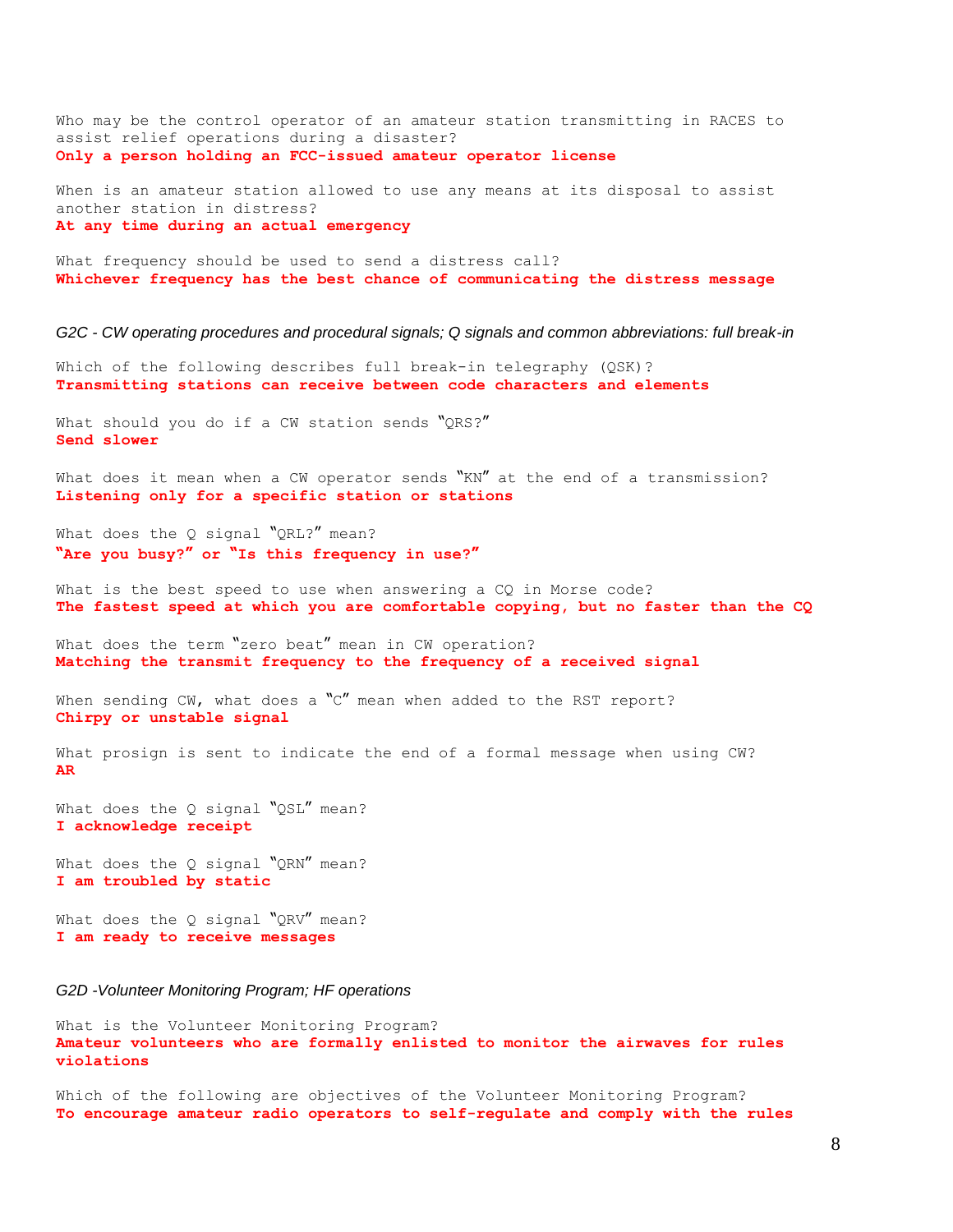What skills learned during hidden transmitter hunts are of help to the Volunteer Monitoring Program?

**Direction finding used to locate stations violating FCC rules**

Which of the following describes an azimuthal projection map? **A map that shows true bearings and distances from a particular location**

Which of the following is a good way to indicate on a clear frequency in the HF phone bands that you are looking for a contact with any station? **Repeat "CQ" a few times, followed by "this is," then your call sign a few times, then pause to listen, repeat as necessary**

How is a directional antenna pointed when making a "long-path" contact with another station?

**180 degrees from the station's short-path heading**

Which of the following are examples of the NATO Phonetic Alphabet? **Alpha, Bravo, Charlie, Delta**

What is a reason why many amateurs keep a station log? **To help with a reply if the FCC requests information**

Which of the following is required when participating in a contest on HF frequencies? **Identify your station per normal FCC regulations**

What is QRP operation? **Low-power transmit operation**

Which of the following is typical of the lower HF frequencies during the summer? **High levels of atmospheric noise or "static"**

#### *G2E - Digital operating procedures*

Which mode is normally used when sending RTTY signals via AFSK with an SSB transmitter? **LSB**

How can a PACTOR modem or controller be used to determine if the channel is in use by other PACTOR stations? **Put the modem or controller in a mode which allows monitoring communications without a connection**

What symptoms may result from other signals interfering with a PACTOR or WINMOR transmission? Frequent retries or timeouts Long pauses in message transmission Failure to establish a connection between stations **All these choices are correct**

What segment of the 20-meter band is most often used for digital transmissions (avoiding the DX propagation beacons)? **14.070 - 14.112 MHz**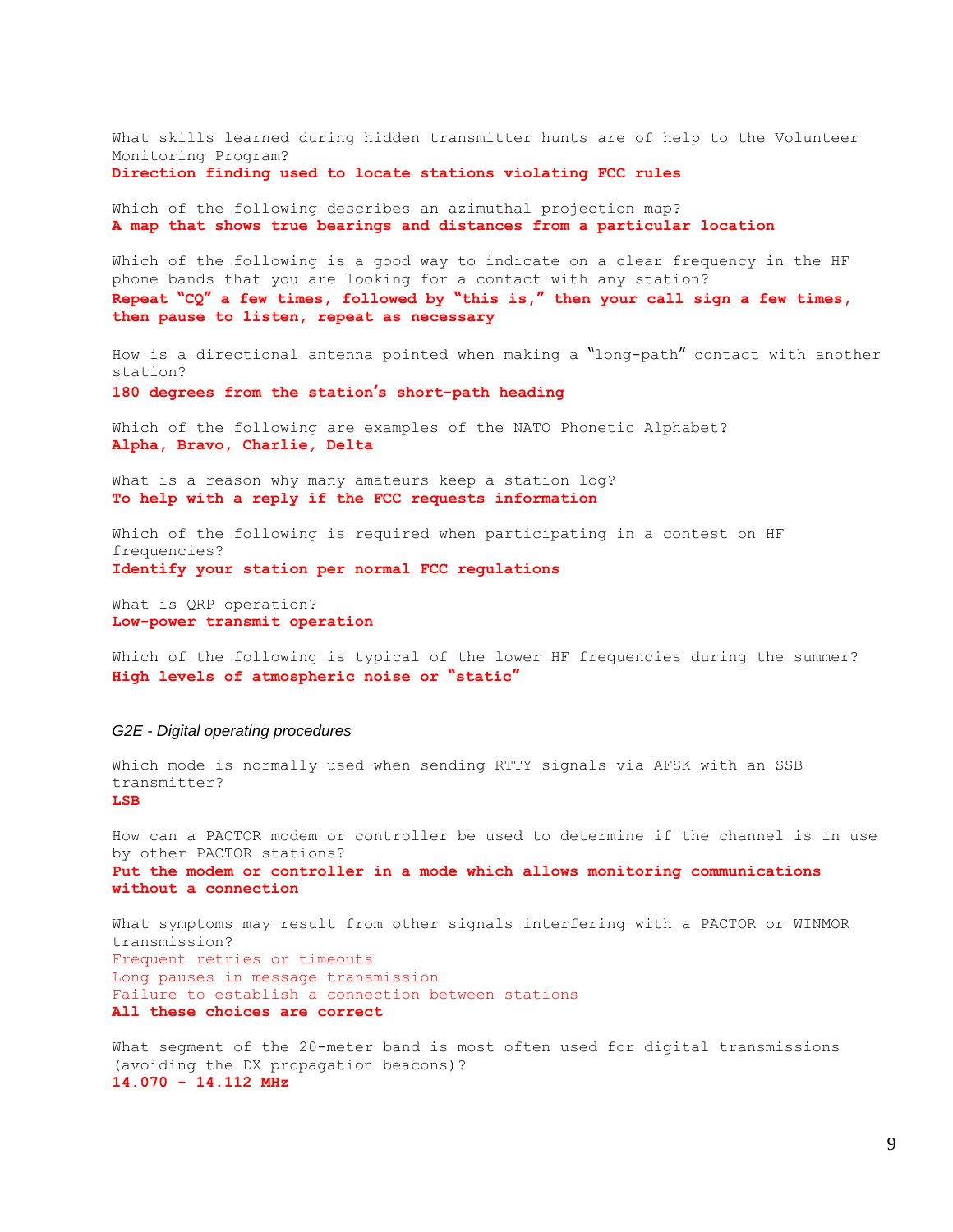What is the standard sideband used to generate a JT65, JT9, or FT8 digital signal when using AFSK in any amateur band?? **USB**

What is the most common frequency shift for RTTY emissions in the amateur HF bands? **170 Hz**

What segment of the 80-meter band is most commonly used for digital transmissions? **3570 - 3600 kHz**

In what segment of the 20-meter band are most PSK31 operations commonly found? **Below the RTTY segment, near 14.070 MHz**

How do you join a contact between two stations using the PACTOR protocol? **Joining an existing contact is not possible, PACTOR connections are limited to two stations**

Which of the following is a way to establish contact with a digital messaging system gateway station? **Transmit a connect message on the station's published frequency**

Which of the following is characteristic of the FT8 mode of the WSJT-X family? **Typical exchanges are limited to call signs, grid locators, and signal reports**

Which of the following connectors would be a good choice for a serial data port? **DE-9**

Which communication system sometimes uses the internet to transfer messages? **Winlink**

What could be wrong if you cannot decode an RTTY or other FSK signal even though it is apparently tuned in properly? The mark and space frequencies may be reversed You may have selected the wrong baud rate You may be listening on the wrong sideband **All these choices are correct**

Which of the following is a requirement when using the FT8 digital mode? **Computer time accurate within approximately 1 second**

## **SUBELEMENT G3 - RADIO WAVE PROPAGATION [3 Exam Questions - 3 Groups]**

*G3A - Sunspots and solar radiation; ionospheric disturbances; propagation forecasting and indices*

What is the significance of the sunspot number about HF propagation? **Higher sunspot numbers generally indicate a greater probability of good propagation at higher frequencies**

What effect does a Sudden Ionospheric Disturbance have on the daytime ionospheric propagation of HF radio waves? **It disrupts signals on lower frequencies more than those on higher frequencies**

Approximately how long does it take the increased ultraviolet and X-ray radiation from solar flares to affect radio propagation on Earth?? **8 minutes**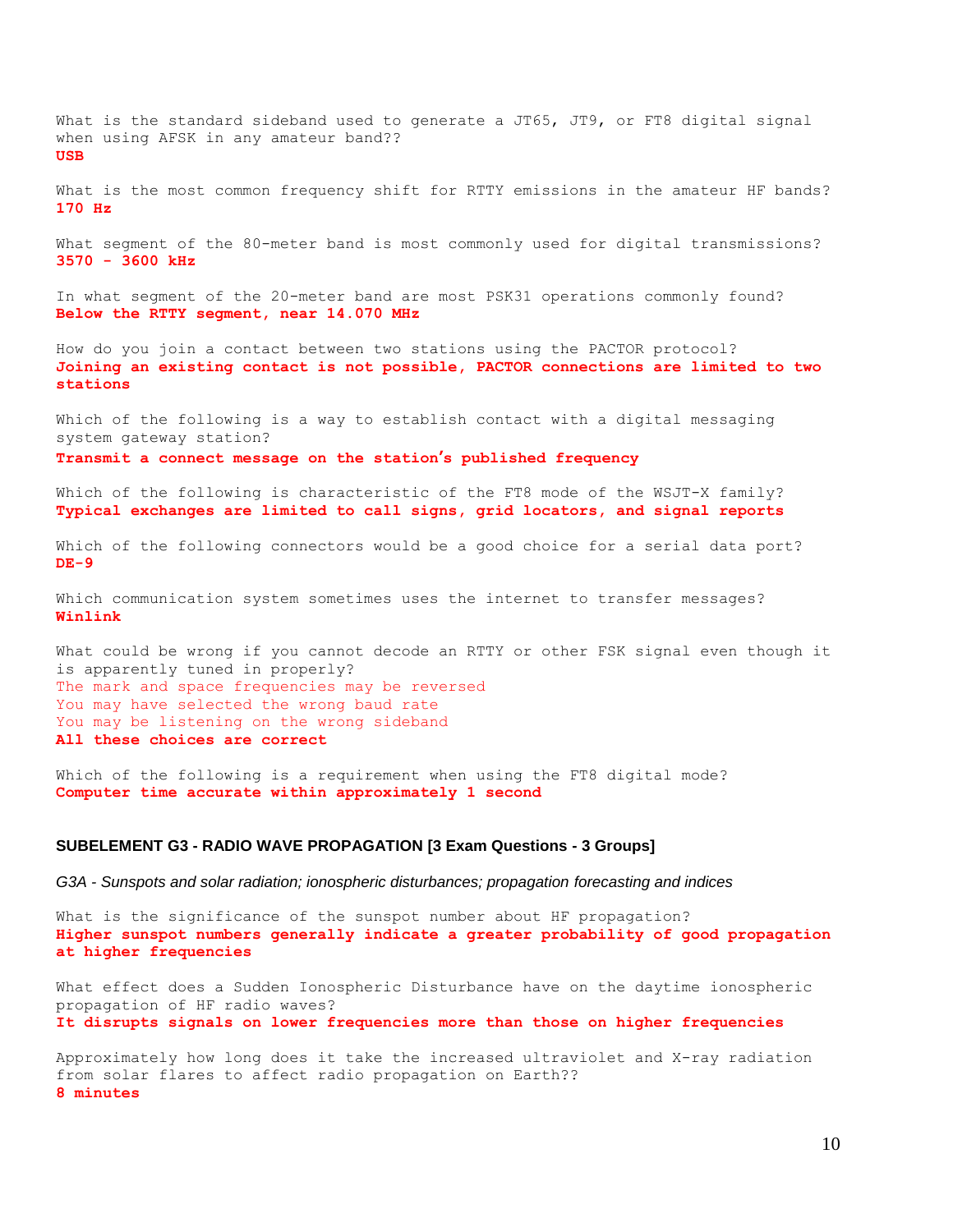Which of the following are least reliable for long-distance communications during periods of low solar activity? **15 meters, 12 meters, and 10 meters**

What is the solar flux index? **A measure of solar radiation at 10.7 centimeters wavelength**

What is a geomagnetic storm? **A temporary disturbance in Earth's magnetosphere**

At what point in the solar cycle does the 20-meter band usually support worldwide propagation during daylight hours? **At any point in the solar cycle**

Which of the following effects can a geomagnetic storm have on radio propagation? **Degraded high-latitude HF propagation**

What benefit can high geomagnetic activity have on radio communications? **Auroras that can reflect VHF signals**

What causes HF propagation conditions to vary periodically in a roughly 28-day cycle? **The sun's rotation on its axis**

How long does it take charged particles from coronal mass ejections to affect radio propagation on Earth? **20 to 40 hours**

What does the K-index indicate? **The short-term stability of Earth's magnetic field**

What does the A-index indicate? **The long-term stability of Earth's geomagnetic field**

How are radio communications usually affected by the charged particles that reach Earth from solar coronal holes? **HF communications are disturbed**

*G3B - Maximum Usable Frequency; Lowest Usable Frequency; propagation*

What is a characteristic of skywave signals arriving at your location by both short-path and long-path propagation? **A slightly delayed echo might be heard**

G3B02 (D) What factors affect the MUF? Path distance and location Time of day and season Solar radiation and ionospheric disturbances **All these choices are correct**

Which of the following applies when selecting a frequency for lowest attenuation when transmitting on HF? **Select a frequency just below the MUF**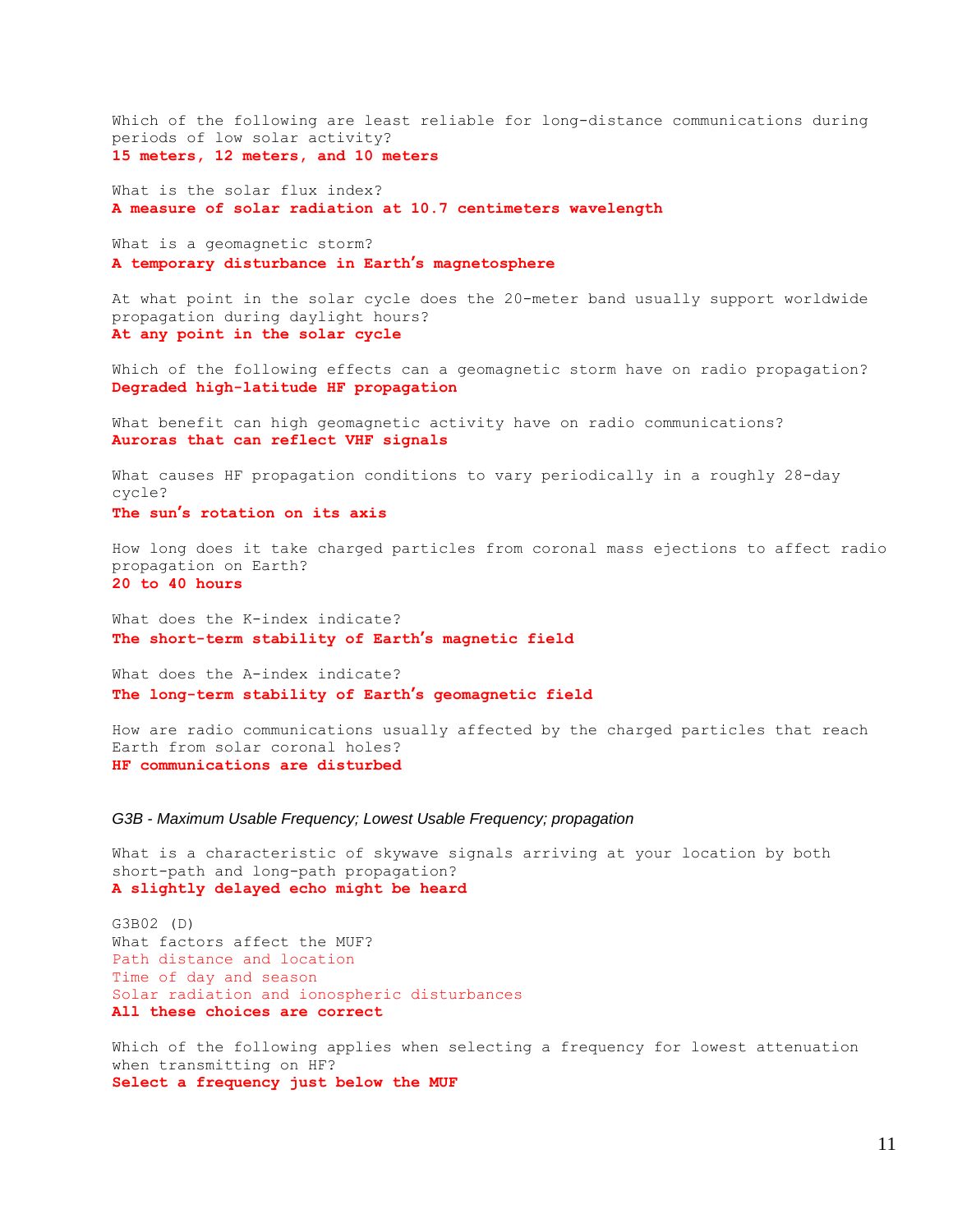What is a reliable way to determine if the MUF is high enough to support skip propagation between your station and a distant location on frequencies between 14 and 30 MHz? **Listen for signals from an international beacon in the frequency range you plan to use** What usually happens to radio waves with frequencies below the MUF and above the LUF when they are sent into the ionosphere? **They are bent back to Earth**

What usually happens to radio waves with frequencies below the LUF? **They are completely absorbed by the ionosphere**

What does LUF stand for? **The Lowest Usable Frequency for communications between two points**

What does MUF stand for? **The Maximum Usable Frequency for communications between two points**

What is the approximate maximum distance along the Earth's surface that is normally covered in one hop using the F2 region? **2,500 miles**

What is the approximate maximum distance along the Earth's surface that is normally covered in one hop using the E region? **1,200 miles**

What happens to HF propagation when the LUF exceeds the MUF? **No HF radio frequency will support ordinary skywave communications over the path**

*G3C - Ionospheric layers; critical angle and frequency; HF scatter; Near Vertical Incidence Skywave*

Which ionospheric layer is closest to the surface of Earth? **The D layer**

Where on Earth do ionospheric layers reach their maximum height? **Where the sun is overhead**

Why is the F2 region mainly responsible for the longest distance radio wave propagation? **Because it is the highest ionospheric region**

What does the term "critical angle" mean, as used in radio wave propagation? **The highest takeoff angle that will return a radio wave to Earth under specific ionospheric conditions**

Why is long-distance communication on the 40-meter, 60-meter, 80-meter, and 160 meter bands more difficult during the day? **The D layer absorbs signals at these frequencies during daylight hours**

What is a characteristic of HF scatter? **Signals have a fluttering sound**

What makes HF scatter signals often sound distorted? **Energy is scattered into the skip zone through several different radio wave paths**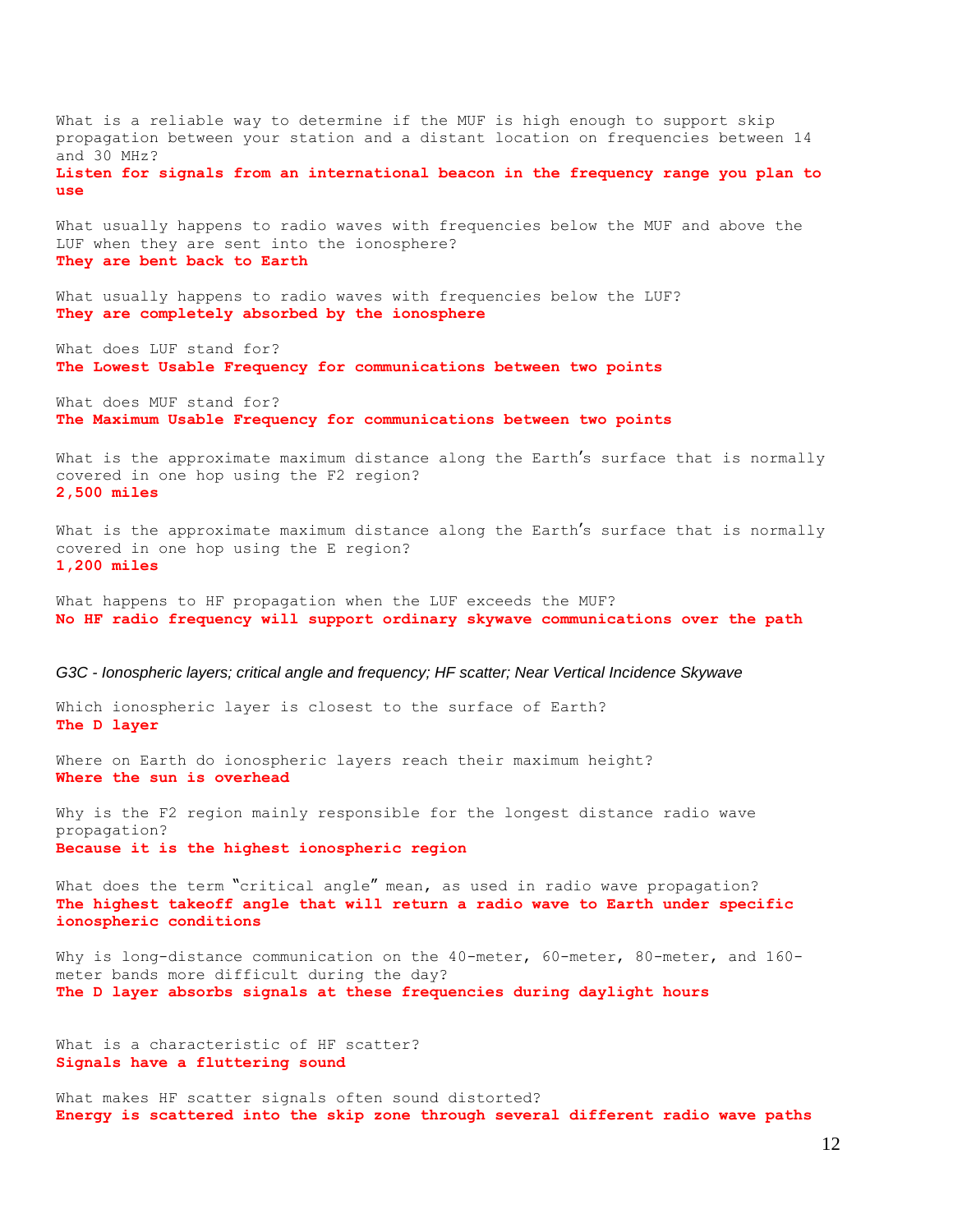Why are HF scatter signals in the skip zone usually weak? **Only a small part of the signal energy is scattered into the skip zone** What type of propagation allows signals to be heard in the transmitting station's skip zone? **Scatter** What is Near Vertical Incidence Skywave (NVIS) propagation? **Short distance MF or HF propagation using high elevation angles**

Which ionospheric layer is the most absorbent of long skip signals during daylight hours on frequencies below 10 MHz? **The D layer**

## **SUBELEMENT G4 - AMATEUR RADIO PRACTICES [5 Exam Questions - 5 groups]**

*G4A - Station operation and setup*

What is the purpose of the "notch filter" found on many HF transceivers? **To reduce interference from carriers in the receiver passband**

What is one advantage of selecting the opposite, or "reverse," sideband when receiving CW signals on a typical HF transceiver? **It may be possible to reduce or eliminate interference from other signals**

What is normally meant by operating a transceiver in "split" mode? **The transceiver is set to different transmit and receive frequencies**

What reading on the plate current meter of a vacuum tube RF power amplifier indicates correct adjustment of the plate tuning control? **A pronounced dip**

What is a reason to use Automatic Level Control (ALC) with an RF power amplifier? **To reduce distortion due to excessive drive**

What type of device is often used to match transmitter output impedance to an impedance not equal to 50 ohms? **Antenna coupler or antenna tuner**

What condition can lead to permanent damage to a solid-state RF power amplifier? **Excessive drive power**

What is the correct adjustment for the load or coupling control of a vacuum tube RF power amplifier? **Maximum power output without exceeding maximum allowable plate current**

Why is a time delay sometimes included in a transmitter keying circuit? **To allow time for transmit-receive changeover operations to complete properly before RF output is allowed**

What is the purpose of an electronic keyer? **Automatic generation of strings of dots and dashes for CW operation**

Which of the following is a use for the IF shift control on a receiver? **To avoid interference from stations very close to the receive frequency**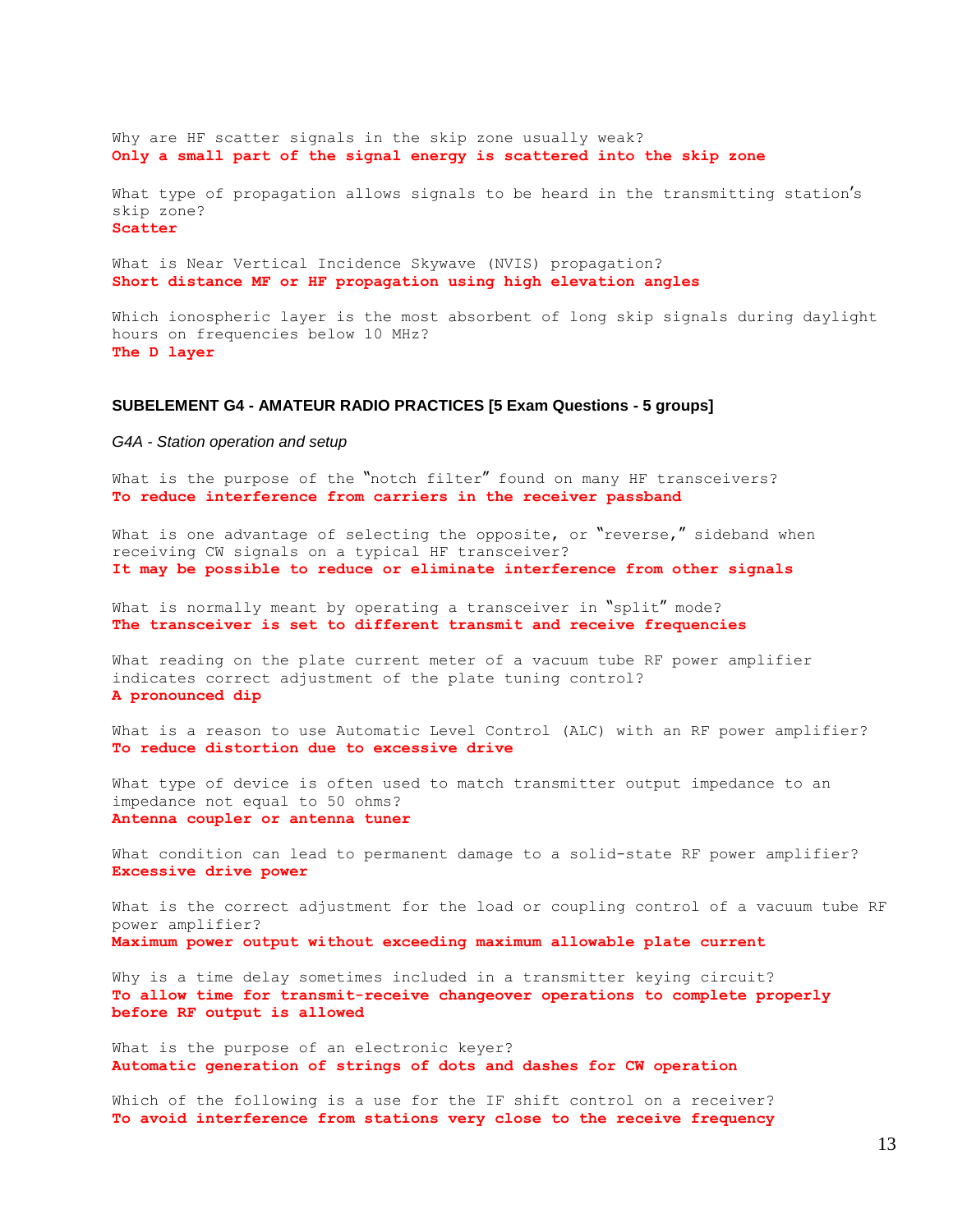Which of the following is a common use for the dual-VFO feature on a transceiver? **To permit monitoring of two different frequencies**

What is one reason to use the attenuator function that is present on many HF transceivers? **To reduce signal overload due to strong incoming signals**

What is likely to happen if a transceiver's ALC system is not set properly when transmitting AFSK signals with the radio using single sideband mode? **Improper action of ALC distorts the signal and can cause spurious emissions**

Which of the following can be a symptom of transmitted RF being picked up by an audio cable carrying AFSK data signals between a computer and a transceiver? The VOX circuit does not un-key the transmitter The transmitter signal is distorted Frequent connection timeouts **All these choices are correct**

How does a noise blanker work? **By reducing receiver gain during a noise pulse**

What happens as the noise reduction control level in a receiver is increased? **Received signals may become distorted**

#### *G4B - Test and monitoring equipment; two-tone test*

What item of test equipment contains horizontal and vertical channel amplifiers? **An oscilloscope**

Which of the following is an advantage of an oscilloscope versus a digital voltmeter? **Complex waveforms can be measured**

Which of the following is the best instrument to use when checking the keying waveform of a CW transmitter? **An oscilloscope**

What signal source is connected to the vertical input of an oscilloscope when checking the RF envelope pattern of a transmitted signal? **The attenuated RF output of the transmitter**

Why is high input impedance desirable for a voltmeter? **It decreases the loading on circuits being measured**

What is an advantage of a digital voltmeter as compared to an analog voltmeter? **Better precision for most uses**

What signals are used to conduct a two-tone test? **Two non-harmonically related audio signals**

Which of the following instruments may be used to monitor relative RF output when making antenna and transmitter adjustments? **A field strength meter**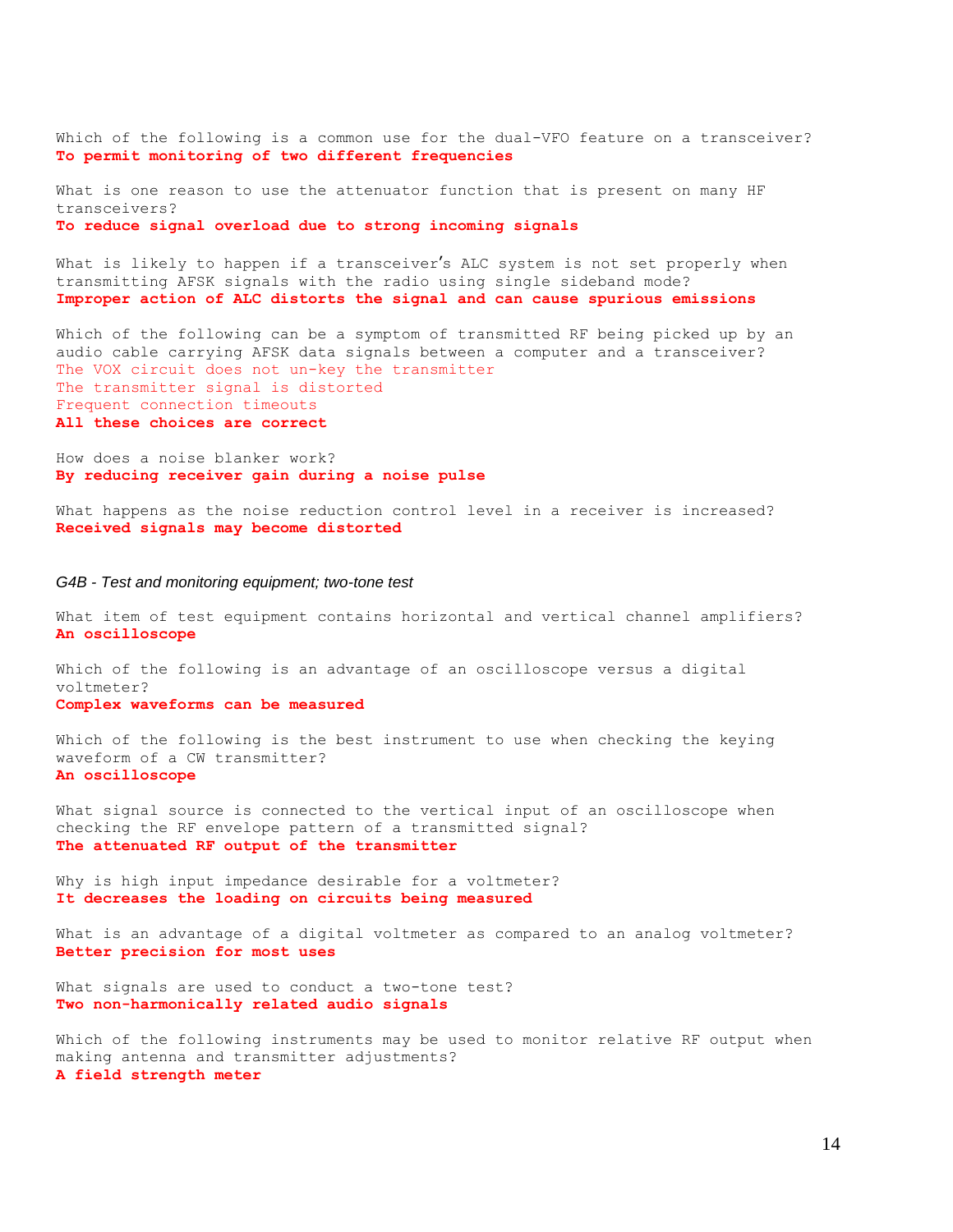Which of the following can be determined with a field strength meter? **The radiation pattern of an antenna**

Which of the following can be determined with a directional wattmeter? **Standing wave ratio**

Which of the following must be connected to an antenna analyzer when it is being used for SWR measurements? **Antenna and feed line**

What problem can occur when making measurements on an antenna system with an antenna analyzer? **Strong signals from nearby transmitters can affect the accuracy of measurements**

What is a use for an antenna analyzer other than measuring the SWR of an antenna system?

**Determining the impedance of coaxial cable**

What is an instance in which the use of an instrument with analog readout may be preferred over an instrument with a digital readout? **When adjusting tuned circuits**

What type of transmitter performance does a two-tone test analyze? **Linearity**

#### *G4C - Interference to consumer electronics; grounding; DSP*

Which of the following might be useful in reducing RF interference to audio frequency devices? **Bypass capacitor**

Which of the following could be a cause of interference covering a wide range of frequencies? **Arcing at a poor electrical connection**

What sound is heard from an audio device or telephone if there is interference from a nearby single sideband phone transmitter? **Distorted speech**

What is the effect on an audio device when there is interference from a nearby CW transmitter? **On-and-off humming or clicking**

What might be the problem if you receive an RF burn when touching your equipment while transmitting on an HF band, assuming the equipment is connected to a ground rod? **The ground wire has high impedance on that frequency**

What effect can be caused by a resonant ground connection? **High RF voltages on the enclosures of station equipment**

Why should soldered joints not be used with the wires that connect the base of a tower to a system of ground rods? **A soldered joint will likely be destroyed by the heat of a lightning strike**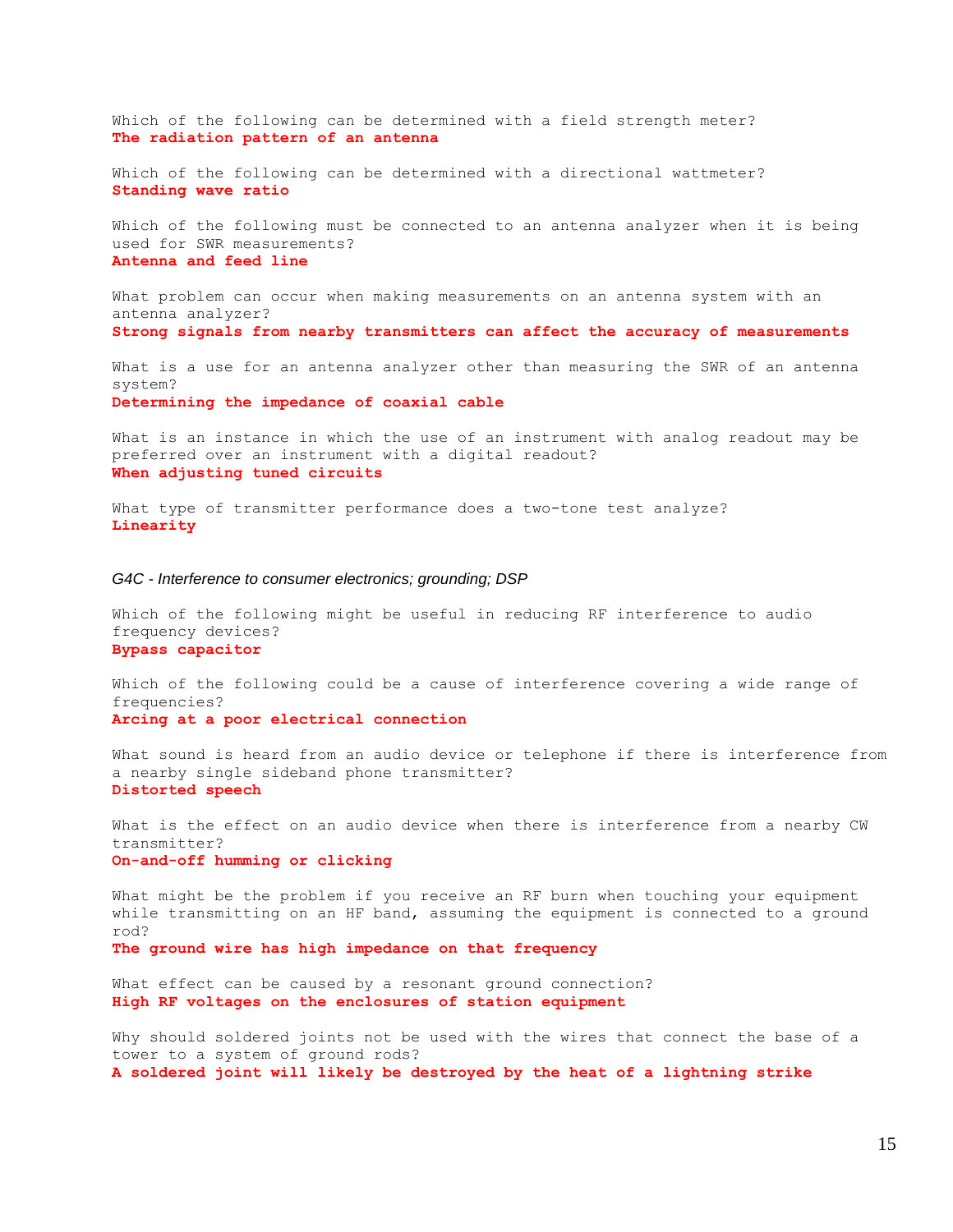Which of the following would reduce RF interference caused by common-mode current on an audio cable?

**Placing a ferrite choke around the cable**

How can a ground loop be avoided? **Connect all ground conductors to a single point**

What could be a symptom of a ground loop somewhere in your station? **You receive reports of "hum" on your station's transmitted signal**

What technique helps to minimize RF "hot spots" in an amateur station? **Bonding all equipment enclosures together**

Which of the following is an advantage of a receiver DSP IF filter as compared to an analog filter? **A wide range of filter bandwidths and shapes can be created**

Why must the metal enclosure of every item of station equipment be grounded? **It ensures that hazardous voltages cannot appear on the chassis**

#### *G4D - Speech processors; S meters; sideband operation near band edges*

What is the purpose of a speech processor as used in a modern transceiver? **Increase the intelligibility of transmitted phone signals during poor conditions**

Which of the following describes how a speech processor affects a transmitted single sideband phone signal? **It increases average power**

Which of the following can be the result of an incorrectly adjusted speech processor? Distorted speech Splatter Excessive background pickup **All these choices are correct**

What does an S meter measure? **Received signal strength**

How does a signal that reads 20 dB over S9 compare to one that reads S9 on a receiver, assuming a properly calibrated S meter? **It is 100 times more powerful**

Where is an S meter found? **In a receiver**

How much must the power output of a transmitter be raised to change the S meter reading on a distant receiver from S8 to S9? **Approximately 4 times**

What frequency range is occupied by a 3 kHz LSB signal when the displayed carrier frequency is set to 7.178 MHz? **7.175 to 7.178 MHz**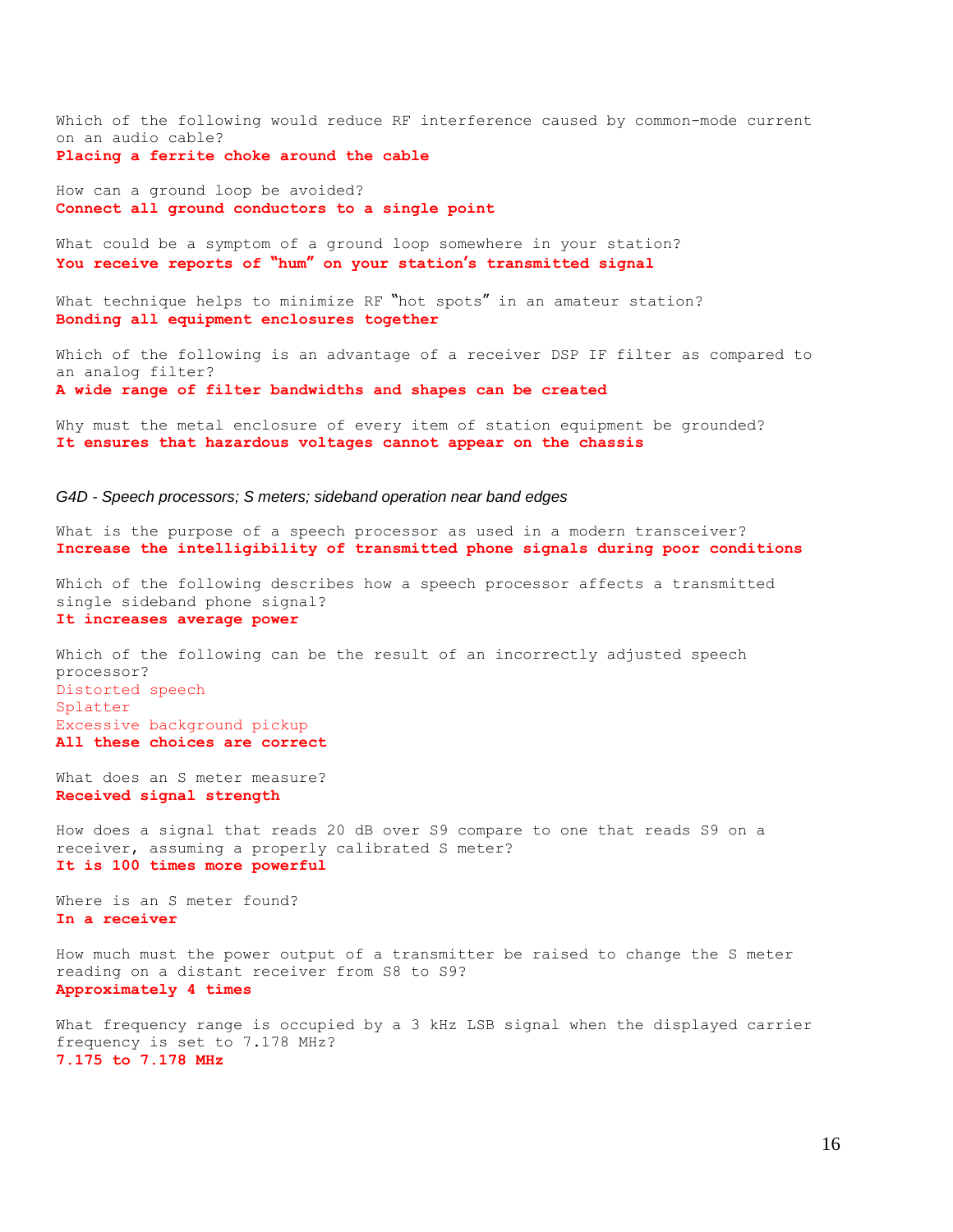What frequency range is occupied by a 3 kHz USB signal with the displayed carrier frequency set to 14.347 MHz? **14.347 to 14.350 MHz**

How close to the lower edge of the phone segment should your displayed carrier frequency be when using 3 kHz wide LSB? **At least 3 kHz above the edge of the segment**

How close to the upper edge of the phone segment should your displayed carrier frequency be when using 3 kHz wide USB? **At least 3 kHz below the edge of the band**

*G4E - HF mobile radio installations; alternative energy source operation*

What is the purpose of a capacitance hat on a mobile antenna? **To electrically lengthen a physically short antenna**

What is the purpose of a corona ball on an HF mobile antenna? **To reduce RF voltage discharge from the tip of the antenna while transmitting**

Which of the following direct, fused power connections would be the best for a 100 watt HF mobile installation? **To the battery using heavy-gauge wire**

Why is it best NOT to draw the DC power for a 100 watt HF transceiver from a vehicle's auxiliary power socket? **The socket's wiring may be inadequate for the current drawn by the transceiver**

Which of the following most limits an HF mobile installation? **Efficiency of the electrically short antenna**

What is one disadvantage of using a shortened mobile antenna as opposed to a fullsize antenna? **Operating bandwidth may be very limited**

Which of the following may cause receive interference in a radio installed in a vehicle? The battery charging system The fuel delivery system The vehicle control computer **All these choices are correct**

What is the name of the process by which sunlight is changed directly into electricity? **Photovoltaic conversion**

What is the approximate open-circuit voltage from a fully illuminated silicon photovoltaic cell? **0.5 VDC**

What is the reason that a series diode is connected between a solar panel and a storage battery that is being charged by the panel? **The diode prevents self-discharge of the battery though the panel during times of low or no illumination**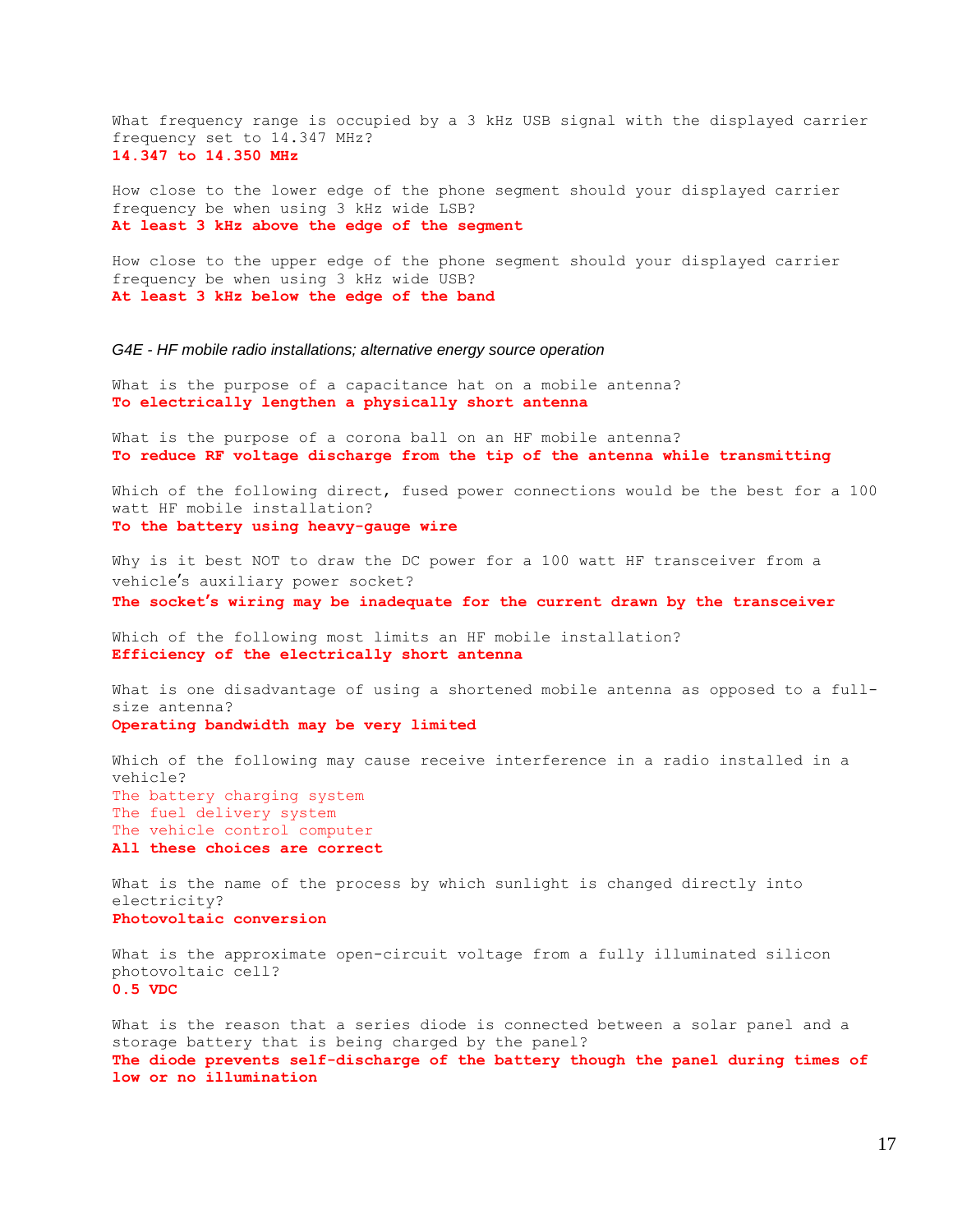Which of the following is a disadvantage of using wind as the primary source of power for an emergency station? **A large energy storage system is needed to supply power when the wind is not blowing**

## **SUBELEMENT G5 - ELECTRICAL PRINCIPLES [3 Exam Questions - 3 Groups]**

*G5A - Reactance; inductance; capacitance; impedance; impedance matching*

What is impedance? **The opposition to the flow of current in an AC circuit**

What is reactance? **Opposition to the flow of alternating current caused by capacitance or inductance**

Which of the following causes opposition to the flow of alternating current in an inductor? **Reactance**

Which of the following causes opposition to the flow of alternating current in a capacitor? **Reactance**

How does an inductor react to AC? **As the frequency of the applied AC increases, the reactance increases**

How does a capacitor react to AC? **As the frequency of the applied AC increases, the reactance decreases**

What happens when the impedance of an electrical load is equal to the output impedance of a power source, assuming both impedances are resistive? **The source can deliver maximum power to the load**

What is one reason to use an impedance matching transformer? **To maximize the transfer of power**

What unit is used to measure reactance? **Ohm**

Which of the following devices can be used for impedance matching at radio frequencies? A transformer A Pi-network A length of transmission line **All these choices are correct**

Which of the following describes one method of impedance matching between two AC circuits? **Insert an LC network between the two circuits**

*G5B - The decibel; current and voltage dividers; electrical power calculations; sine wave root-mean-square (RMS) values; PEP calculations*

What dB change represents a factor of two increase or decrease in power? **Approximately 3 dB**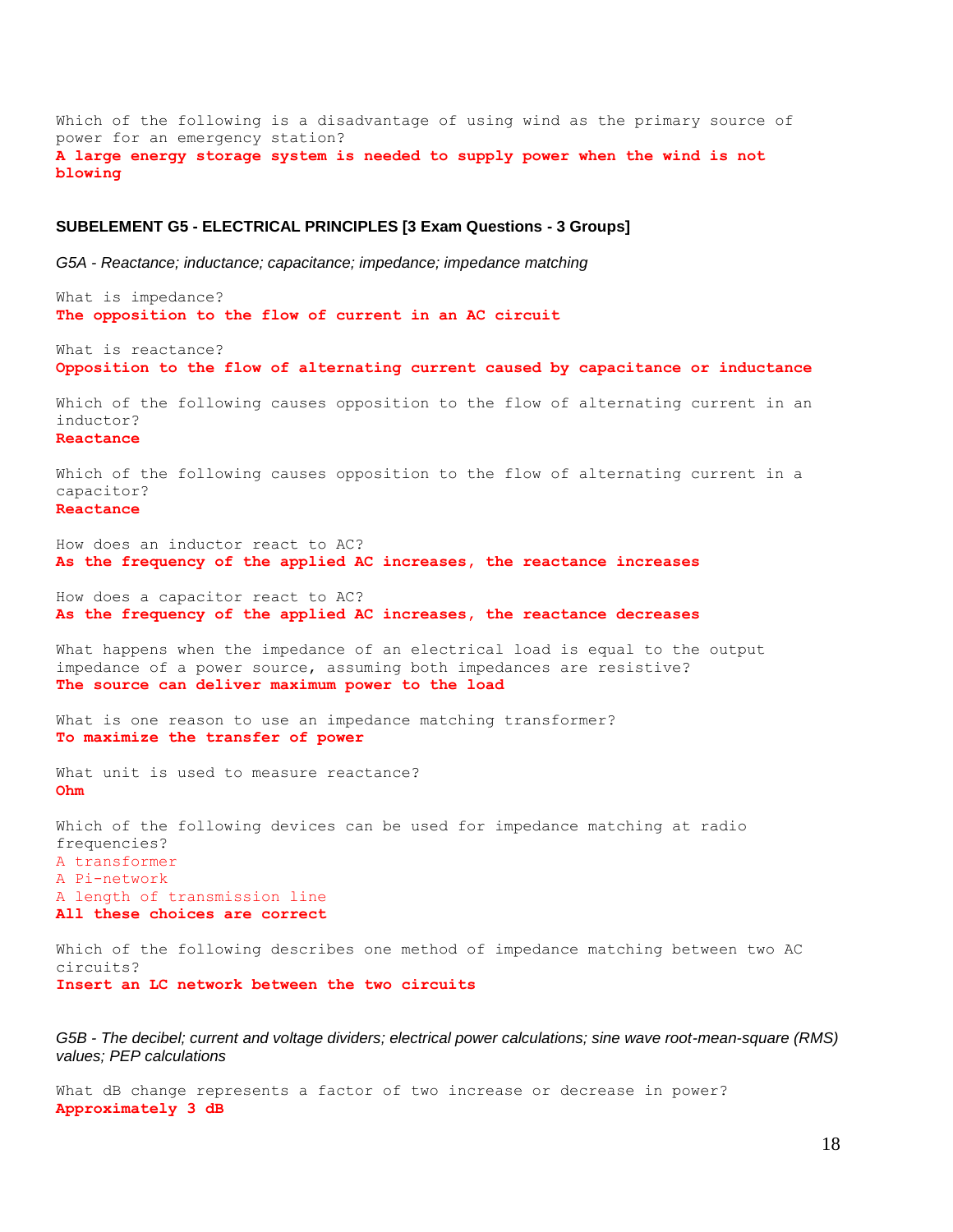How does the total current relate to the individual currents in each branch of a purely resistive parallel circuit? **It equals the sum of the currents through each branch**

How many watts of electrical power are used if 400 VDC is supplied to an 800 ohm load?

## **200 watts**

How many watts of electrical power are used by a 12 VDC light bulb that draws 0.2 amperes?

**2.4 watts**

How many watts are dissipated when a current of 7.0 milliamperes flows through a 1250 ohm resistance? **Approximately 61 milliwatts**

What is the output PEP from a transmitter if an oscilloscope measures 200 volts peak-to-peak across a 50 ohm dummy load connected to the transmitter output? **100 watts**

What value of an AC signal produces the same power dissipation in a resistor as a DC voltage of the same value? **The RMS value**

What is the peak-to-peak voltage of a sine wave with an RMS voltage of 120.0 volts? **339.4 volts**

What is the RMS voltage of a sine wave with a value of 17 volts peak? **12 volts**

What percentage of power loss would result from a transmission line loss of 1 dB? **20.6 percent**

What is the ratio of peak envelope power to average power for an unmodulated carrier? **1.00**

What would be the RMS voltage across a 50 ohm dummy load dissipating 1200 watts? **245 volts**

What is the output PEP of an unmodulated carrier if an average reading wattmeter connected to the transmitter output indicates 1060 watts? **1060 watts**

What is the output PEP from a transmitter if an oscilloscope measures 500 volts peak-to-peak across a 50 ohm resistive load connected to the transmitter output? **625 watts**

*G5C - Resistors, capacitors, and inductors in series and parallel; transformers*

What causes a voltage to appear across the secondary winding of a transformer when an AC voltage source is connected across its primary winding? **Mutual inductance**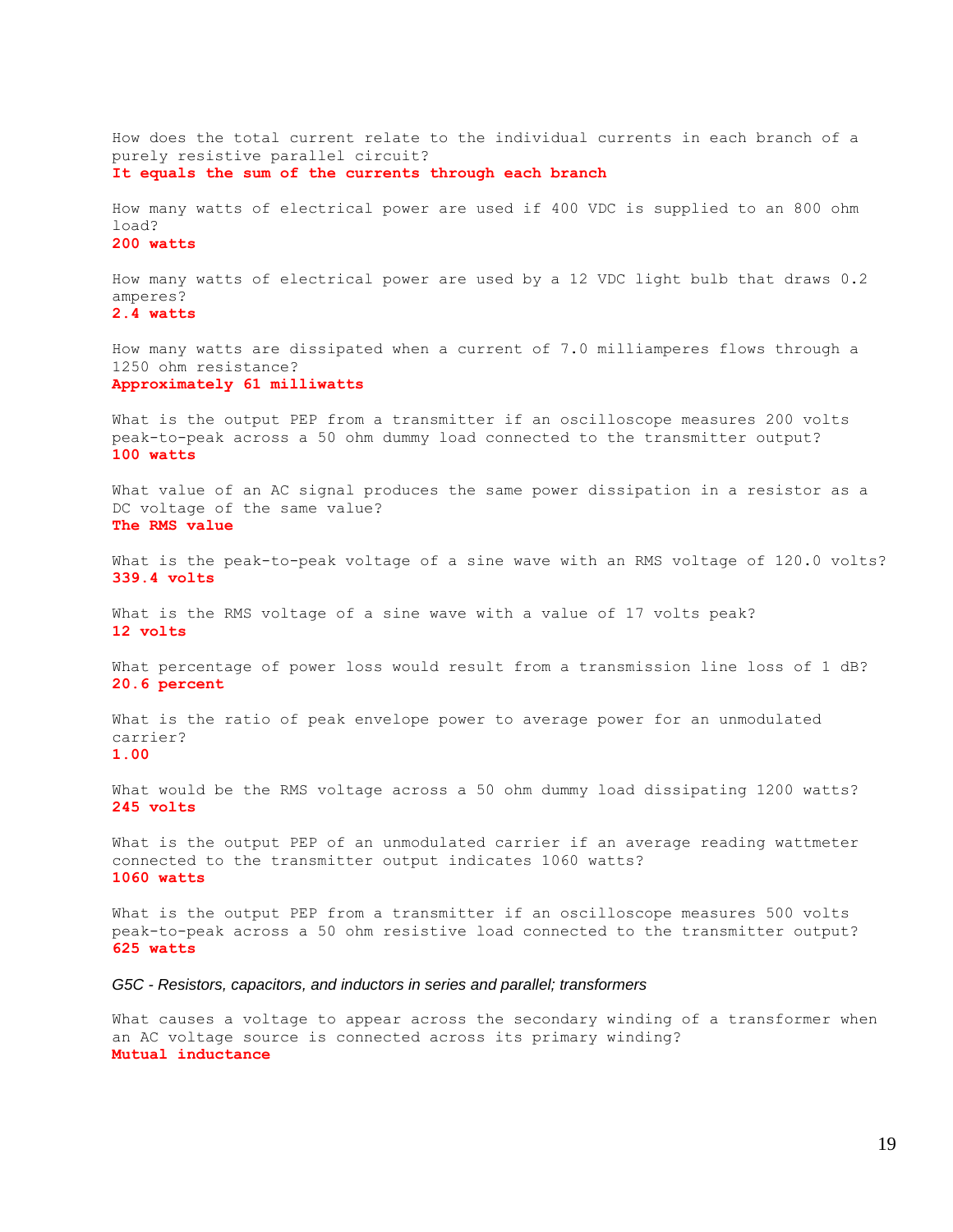What happens if a signal is applied to the secondary winding of a 4:1 voltage stepdown transformer instead of the primary winding?? **The output voltage is multiplied by 4** Which of the following components increases the total resistance of a resistor? **A series resistor** What is the total resistance of three 100 ohm resistors in parallel? **33.3 ohms** If three equal value resistors in series produce 450 ohms, what is the value of each resistor? **150 ohms** What is the RMS voltage across a 500-turn secondary winding in a transformer if the 2250-turn primary is connected to 120 VAC? **26.7 volts** What is the turns ratio of a transformer used to match an audio amplifier having 600 ohm output impedance to a speaker having 4 ohm impedance? **12.2 to 1** What is the equivalent capacitance of two 5.0 nanofarad capacitors and one 750 picofarad capacitor connected in parallel? **10.750 nanofarads** What is the capacitance of three 100 microfarad capacitors connected in series? **33.3 microfarads** What is the inductance of three 10 millihenry inductors connected in parallel? **3.3 millihenries** What is the inductance of a 20 millihenry inductor connected in series with a 50 millihenry inductor? **70 millihenries** What is the capacitance of a 20 microfarad capacitor connected in series with a 50 microfarad capacitor? **14.3 microfarads** 9Which of the following components should be added to a capacitor to increase the capacitance? **A capacitor in parallel** Which of the following components should be added to an inductor to increase the inductance? **An inductor in series** What is the total resistance of a 10 ohm, a 20 ohm, and a 50 ohm resistor connected in parallel? **5.9 ohms** Why is the conductor of the primary winding of many voltage step-up transformers larger in diameter than the conductor of the secondary winding??

**To accommodate the higher current of the primary**

20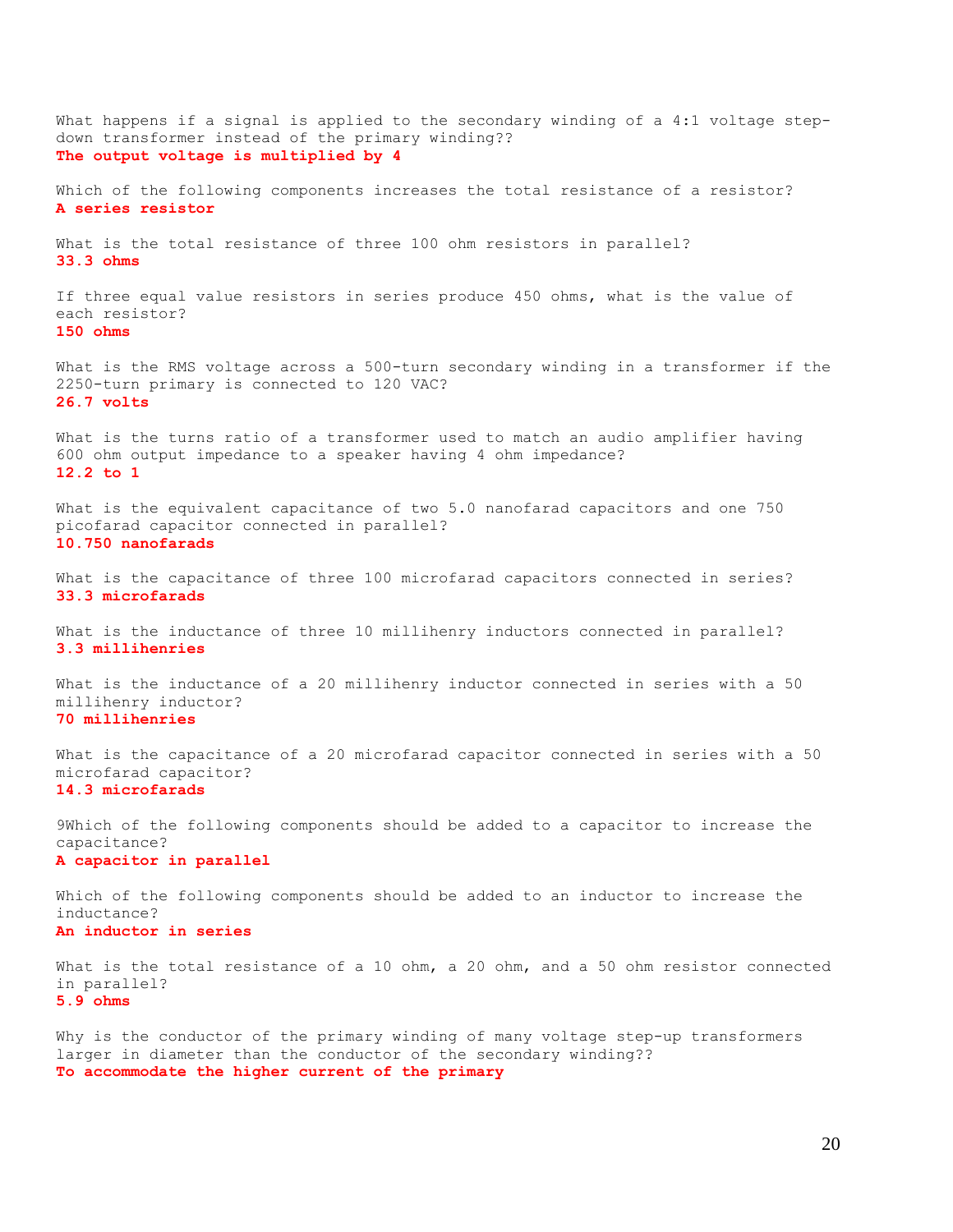What is the value in nanofarads (nF) of a 22,000 picofarad (pF) capacitor? **22** What is the value in microfarads of a 4700 nanofarad (nF) capacitor?

**4.7**

## **SUBELEMENT G6 - CIRCUIT COMPONENTS [2 Exam Questions - 2 Groups]**

*G6A - Resistors; capacitors; inductors; rectifiers; solid-state diodes and transistors; vacuum tubes; batteries*

What is the minimum allowable discharge voltage for maximum life of a standard 12 volt lead-acid battery? **10.5 volts**

G6A02 (B) What is an advantage of the low internal resistance of nickel-cadmium batteries? **High discharge current**

What is the approximate junction threshold voltage of a germanium diode? **0.3 volts**

Which of the following is an advantage of an electrolytic capacitor? **High capacitance for a given volume**

What is the approximate junction threshold voltage of a conventional silicon diode? **0.7 volts**

Which of the following is a reason not to use wire-wound resistors in an RF circuit?

**The resistor's inductance could make circuit performance unpredictable**

What are the stable operating points for a bipolar transistor used as a switch in a logic circuit? **Its saturation and cutoff regions**

What is an advantage of using a ferrite core toroidal inductor? Large values of inductance may be obtained The magnetic properties of the core may be optimized for a specific range of frequencies Most of the magnetic field is contained in the core **All these choices are correct**

Which of the following describes the construction of a MOSFET? **The gate is separated from the channel with a thin insulating layer**

Which element of a triode vacuum tube is used to regulate the flow of electrons between cathode and plate? **Control grid**

What happens when an inductor is operated above its self-resonant frequency? **It becomes capacitive**

What is the primary purpose of a screen grid in a vacuum tube? **To reduce grid-to-plate capacitance**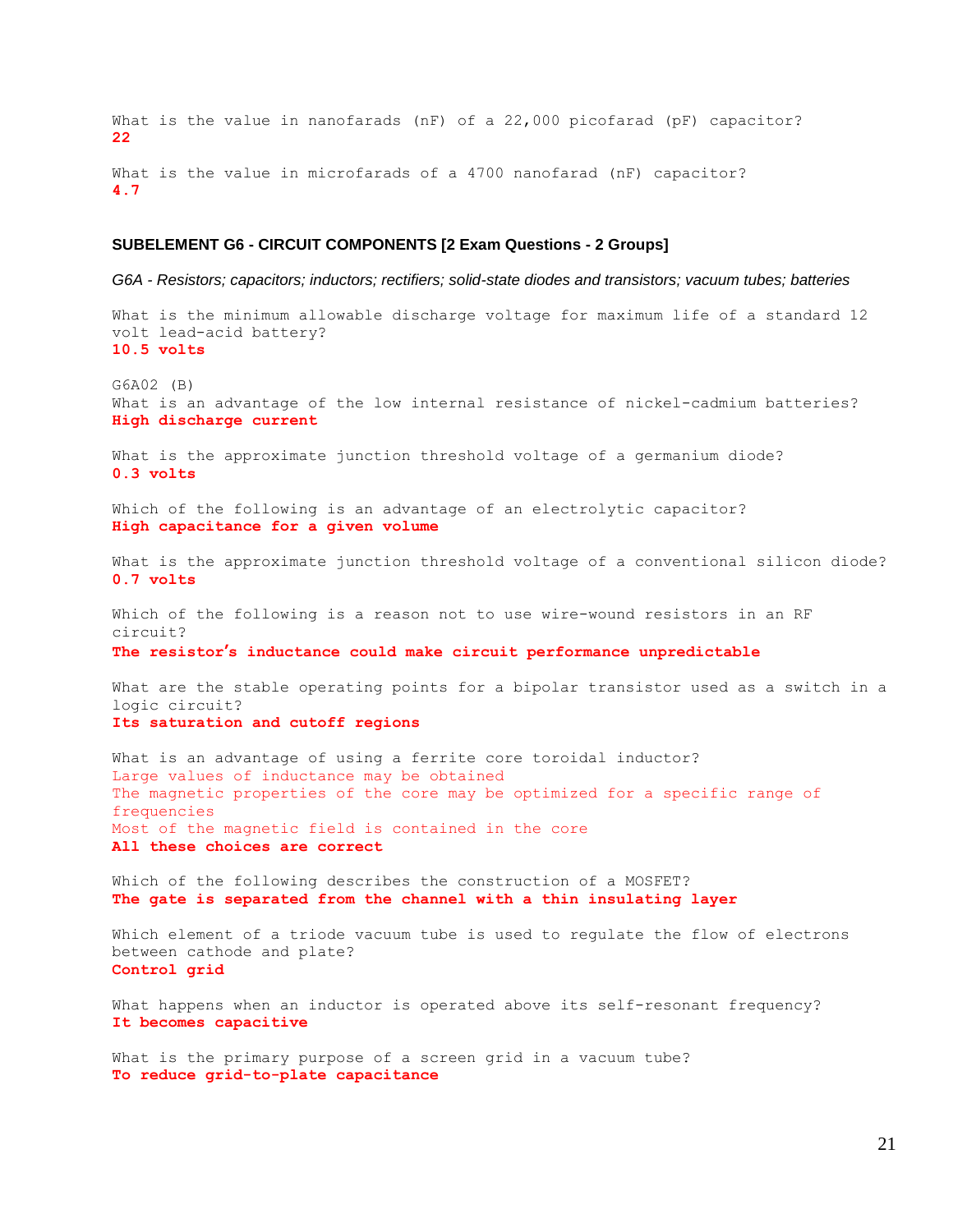Why is the polarity of applied voltages important for polarized capacitors? Incorrect polarity can cause the capacitor to short-circuit Reverse voltages can destroy the dielectric layer of an electrolytic capacitor The capacitor could overheat and explode **All these choices are correct**

Which of the following is an advantage of ceramic capacitors as compared to other types of capacitors? **Comparatively low cost**

*G6B - Analog and digital integrated circuits (ICs); microprocessors; memory; I/O devices; microwave ICs (MMICs); display devices; connectors; ferrite cores*

What determines the performance of a ferrite core at different frequencies? **The composition, or "mix", of materials used**

What is meant by the term MMIC? **Monolithic Microwave Integrated Circuit**

Which of the following is an advantage of CMOS integrated circuits compared to TTL integrated circuits? **Low power consumption**

What is meant by the term ROM? **Read Only Memory**

What is meant when memory is characterized as non-volatile? **The stored information is maintained even if power is removed**

What kind of device is an integrated circuit operational amplifier? **Analog**

Which of the following describes a type N connector? **A moisture-resistant RF connector useful to 10 GHz**

How is an LED biased when emitting light? **Forward biased**

Which of the following is a characteristic of a liquid crystal display? **It utilizes ambient or back lighting**

How does a ferrite bead or core reduce common-mode RF current on the shield of a coaxial cable?

**By creating an impedance in the current's path**

What is a type SMA connector? **A small threaded connector suitable for signals up to several GHz**

Which of these connector types is commonly used for audio signals in Amateur Radio stations? **RCA Phono**

Which of these connector types is commonly used for RF connections at frequencies up to 150 MHz? **PL-259**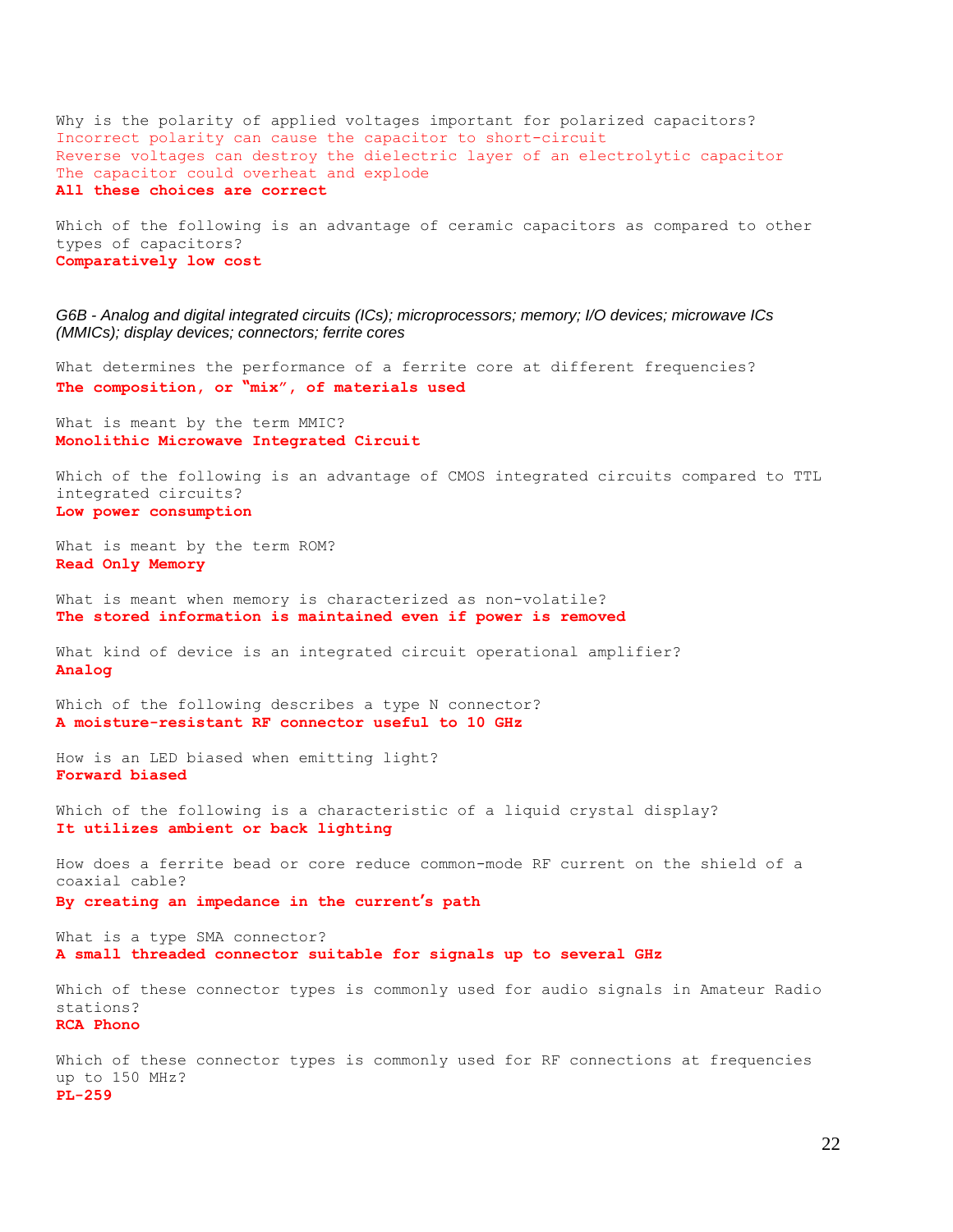## **G7 - PRACTICAL CIRCUITS [3 Exam Questions - 3 Groups]**

*G7A - Power supplies; schematic symbols*

What useful feature does a power supply bleeder resistor provide? **It ensures that the filter capacitors are discharged when power is removed**

Which of the following components are used in a power supply filter network? **Capacitors and inductors**

Which type of rectifier circuit uses two diodes and a center-tapped transformer? **Full-wave**

What is an advantage of a half-wave rectifier in a power supply? **Only one diode is required**

What portion of the AC cycle is converted to DC by a half-wave rectifier? **180 degrees**

What portion of the AC cycle is converted to DC by a full-wave rectifier? **360 degrees**

What is the output waveform of an unfiltered full-wave rectifier connected to a resistive load? **A series of DC pulses at twice the frequency of the AC input**

Which of the following is an advantage of a switchmode power supply as compared to a linear power supply? **High-frequency operation allows the use of smaller components**

#### *G7B - Digital circuits; amplifiers and oscillators*

What is the reason for neutralizing the final amplifier stage of a transmitter? **To eliminate self-oscillations**

Which of these classes of amplifiers has the highest efficiency? **Class C**

Which of the following describes the function of a two-input AND gate? **Output is high only when both inputs are high**

Which of the following describes the function of a two input NOR gate? **Output is low when either or both inputs are high**

How many states does a 3-bit binary counter have? **8**

What is a shift register? **A clocked array of circuits that passes data in steps along the array**

Which of the following are basic components of a sine wave oscillator? **A filter and an amplifier operating in a feedback loop**

How is the efficiency of an RF power amplifier determined? **Divide the RF output power by the DC input power**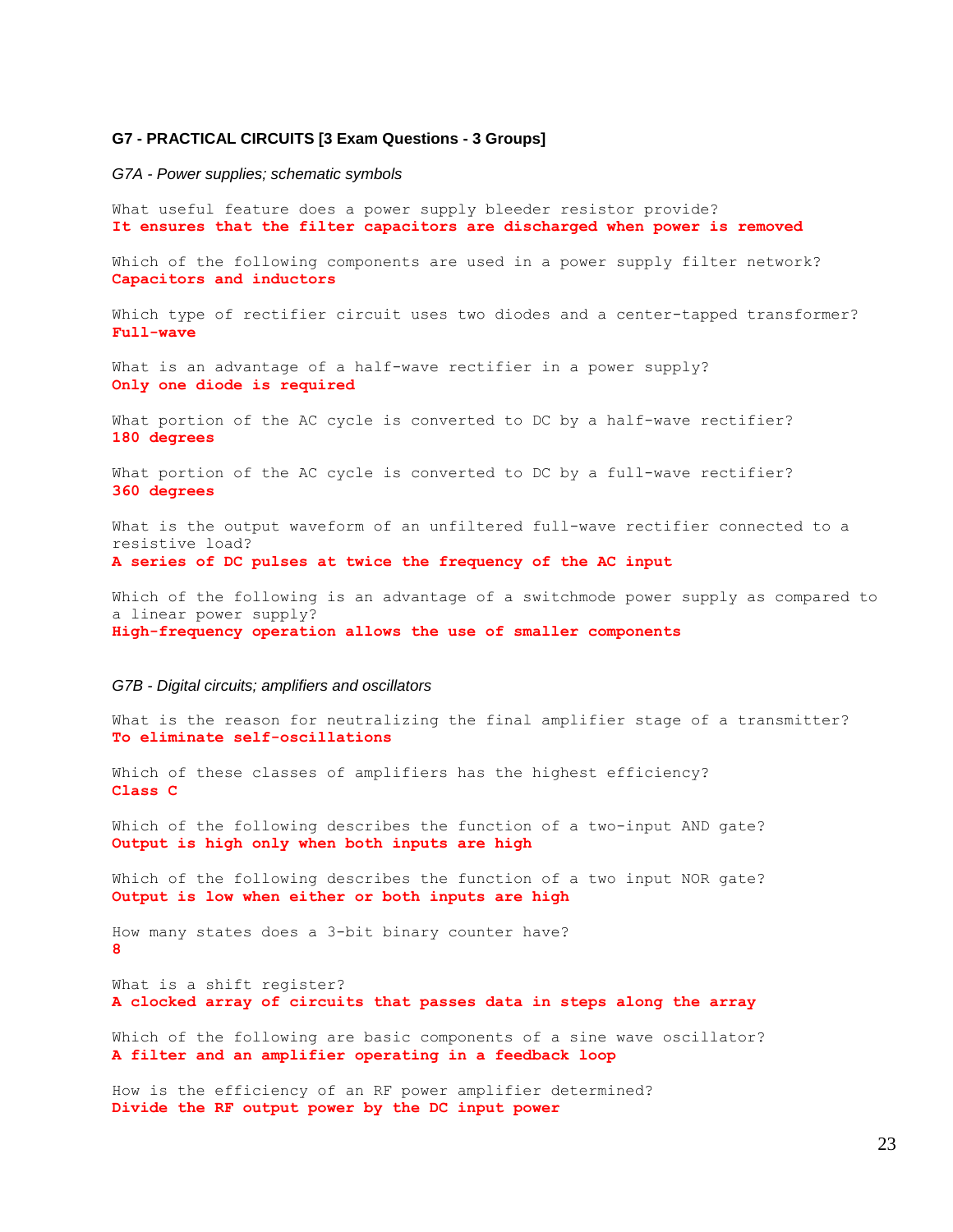What determines the frequency of an LC oscillator? **The inductance and capacitance in the tank circuit**

Which of the following describes a linear amplifier? **An amplifier in which the output preserves the input waveform**

For which of the following modes is a Class C power stage appropriate for amplifying a modulated signal? **FM**

### *G7C - Receivers and transmitters; filters; oscillators*

Which of the following is used to process signals from the balanced modulator then send them to the mixer in some single sideband phone transmitters? **Filter**

Which circuit is used to combine signals from the carrier oscillator and speech amplifier then send the result to the filter in some single sideband phone transmitters?

**Balanced modulator**

What circuit is used to process signals from the RF amplifier and local oscillator then send the result to the IF filter in a superheterodyne receiver? **Mixer**

What circuit is used to combine signals from the IF amplifier and BFO and send the result to the AF amplifier in some single sideband receivers? **Product detector**

Which of the following is an advantage of a direct digital synthesizer (DDS)? **Variable frequency with the stability of a crystal oscillator**

What should be the impedance of a low-pass filter as compared to the impedance of the transmission line into which it is inserted? **About the same**

What is the simplest combination of stages that implement a superheterodyne receiver? **HF oscillator, mixer, detector**

What circuit is used in analog FM receivers to convert IF output signals to audio? **Discriminator**

What is the phase difference between the I and Q signals that software-defined radio (SDR) equipment uses for modulation and demodulation? **90 degrees**

What is an advantage of using I and Q signals in software-defined radios (SDRs)? **All types of modulation can be created with appropriate processing.**

What is meant by the term "software-defined radio" (SDR)? **A radio in which most major signal processing functions are performed by software**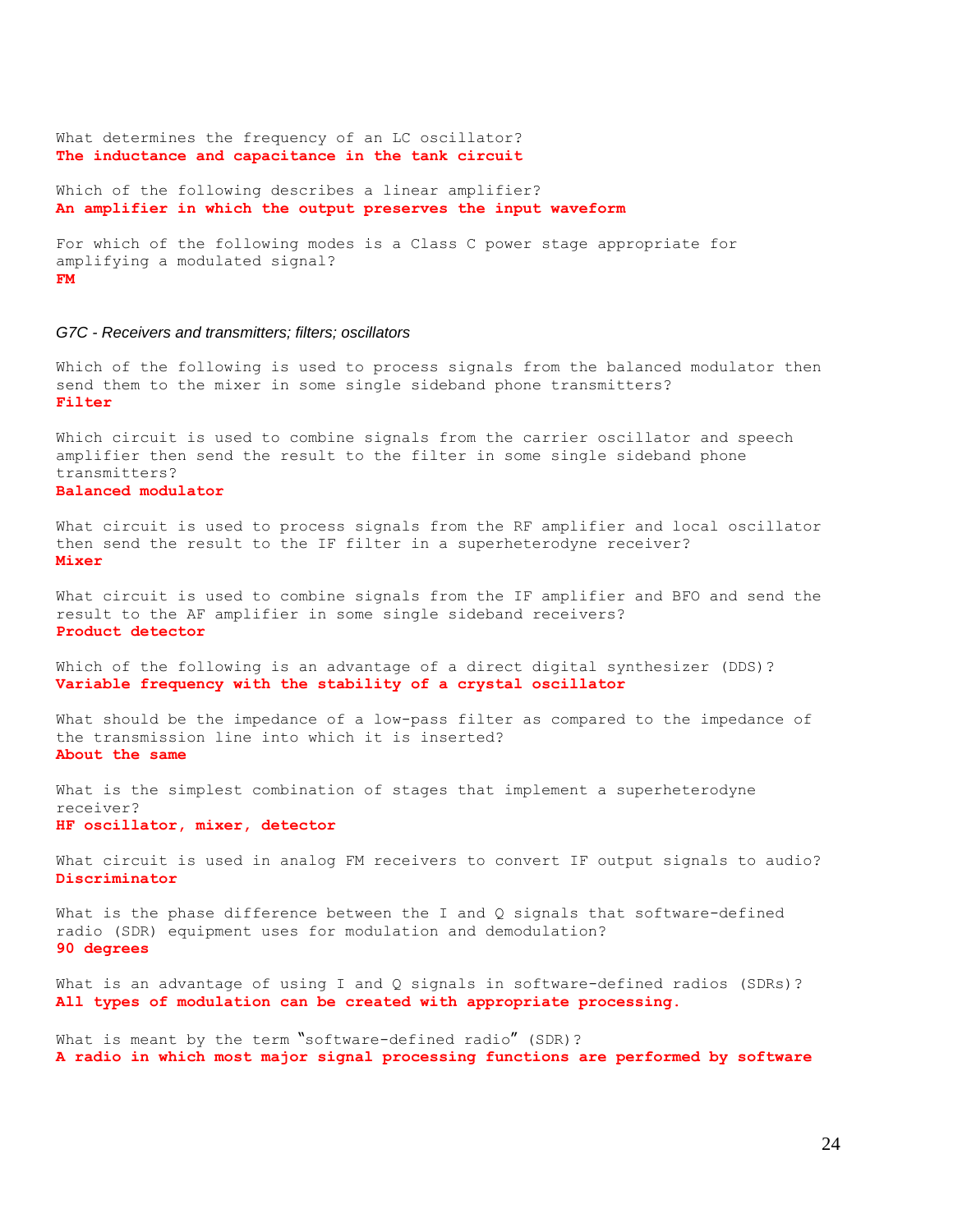What is the frequency above which a low-pass filter's output power is less than half the input power?

## **Cutoff frequency**

What term specifies a filter's maximum ability to reject signals outside its passband? **Ultimate rejection**

The bandwidth of a band-pass filter is measured between what two frequencies? **Upper and lower half-power**

What term specifies a filter's attenuation inside its passband? **Insertion loss**

Which of the following is a typical application for a Direct Digital Synthesizer? **A high-stability variable frequency oscillator in a transceiver**

## **SUBELEMENT G8 - SIGNALS AND EMISSIONS [3 Exam Questions - 3 Groups]**

*G8A - Carriers and modulation: AM; FM; single sideband; modulation envelope; digital modulation; overmodulation*

How is an FSK signal generated? **By changing an oscillator's frequency directly with a digital control signal**

What is the name of the process that changes the phase angle of an RF signal to convey information? **Phase modulation**

What is the name of the process that changes the instantaneous frequency of an RF wave to convey information? **Frequency modulation**

What emission is produced by a reactance modulator connected to a transmitter RF amplifier stage? **Phase modulation**

What type of modulation varies the instantaneous power level of the RF signal? **Amplitude modulation**

Which of the following is characteristic of QPSK31? **The bandwidth is slightly higher than BPSK31**

Which of the following phone emissions uses the narrowest bandwidth? **Single sideband**

Which of the following is an effect of overmodulation? **Excessive bandwidth**

What type of modulation is used by the FT8 digital mode? **8-tone frequency shift keying**

What is meant by the term "flat-topping", when referring to a single sideband phone transmission? **Signal distortion caused by excessive drive**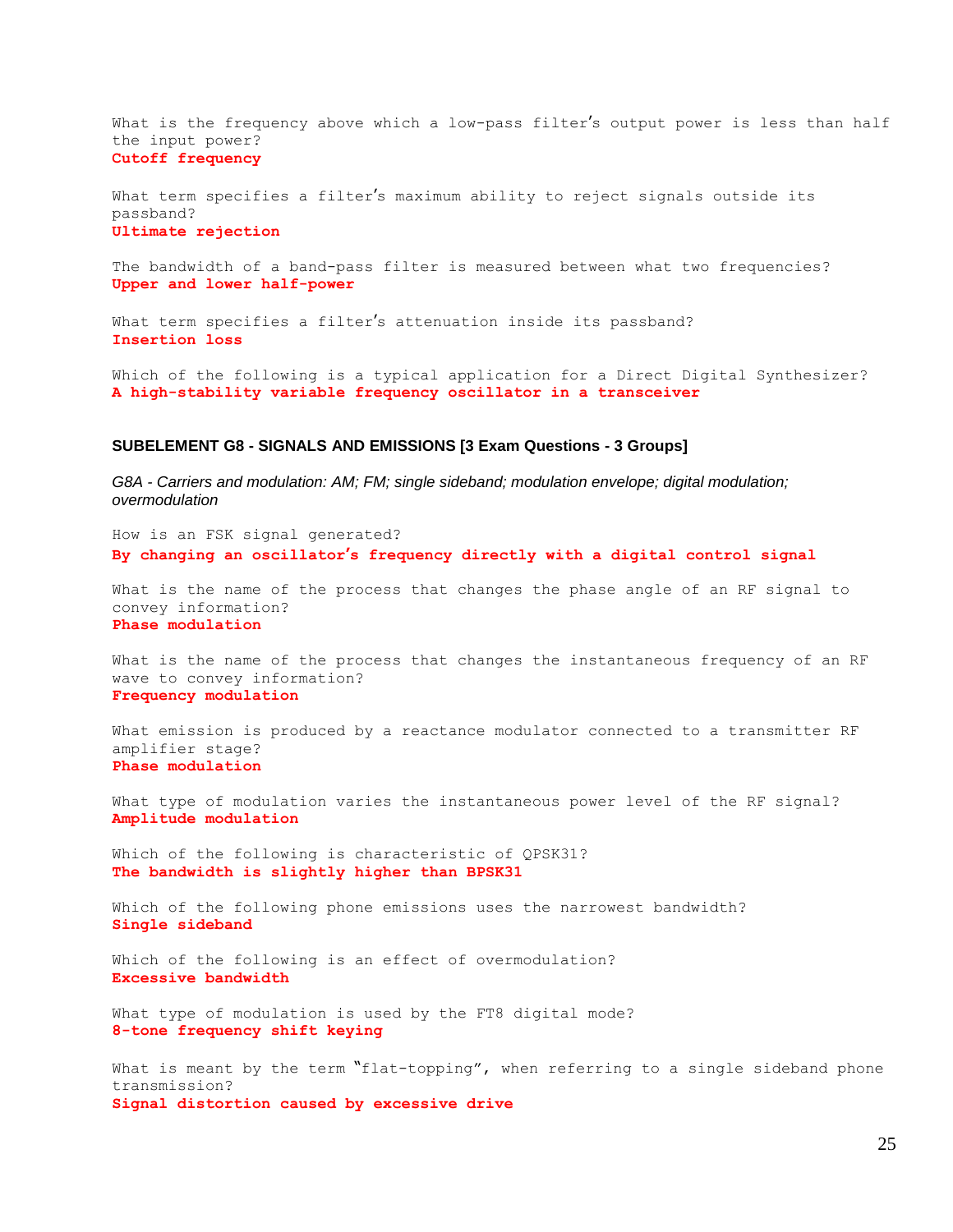What is the modulation envelope of an AM signal? **The waveform created by connecting the peak values of the modulated signal** Which of the following narrow-band digital modes can receive signals with very low signal-to-noise ratios? **FT8**

#### *G8B - Frequency mixing; multiplication; bandwidths of various modes; deviation; duty cycle; intermodulation*

Which mixer input is varied or tuned to convert signals of different frequencies to an intermediate frequency (IF)? **Local oscillator**

If a receiver mixes a 13.800 MHz VFO with a 14.255 MHz received signal to produce a 455 kHz intermediate frequency (IF) signal, what type of interference will a 13.345 MHz signal produce in the receiver? **Image response**

What is another term for the mixing of two RF signals? **Heterodyning**

What is the stage in a VHF FM transmitter that generates a harmonic of a lower frequency signal to reach the desired operating frequency? **Multiplier**

G8B05 (D) What is the approximate bandwidth of a PACTOR-III signal at maximum data rate? **2300 Hz**

What is the total bandwidth of an FM phone transmission having 5 kHz deviation and 3 kHz modulating frequency? **16 kHz**

What is the frequency deviation for a 12.21 MHz reactance modulated oscillator in a 5 kHz deviation, 146.52 MHz FM phone transmitter? **416.7 Hz**

Why is it important to know the duty cycle of the mode you are using when transmitting?

**Some modes have high duty cycles that could exceed the transmitter's average power rating**

Why is it good to match receiver bandwidth to the bandwidth of the operating mode? **It results in the best signal-to-noise ratio**

What is the relationship between transmitted symbol rate and bandwidth? **Higher symbol rates require wider bandwidth**

What combination of a mixer's Local Oscillator (LO) and RF input frequencies is found in the output? **The sum and difference**

What process combines two signals in a non-linear circuit or connection to produce unwanted spurious outputs? **Intermodulation**

#### 26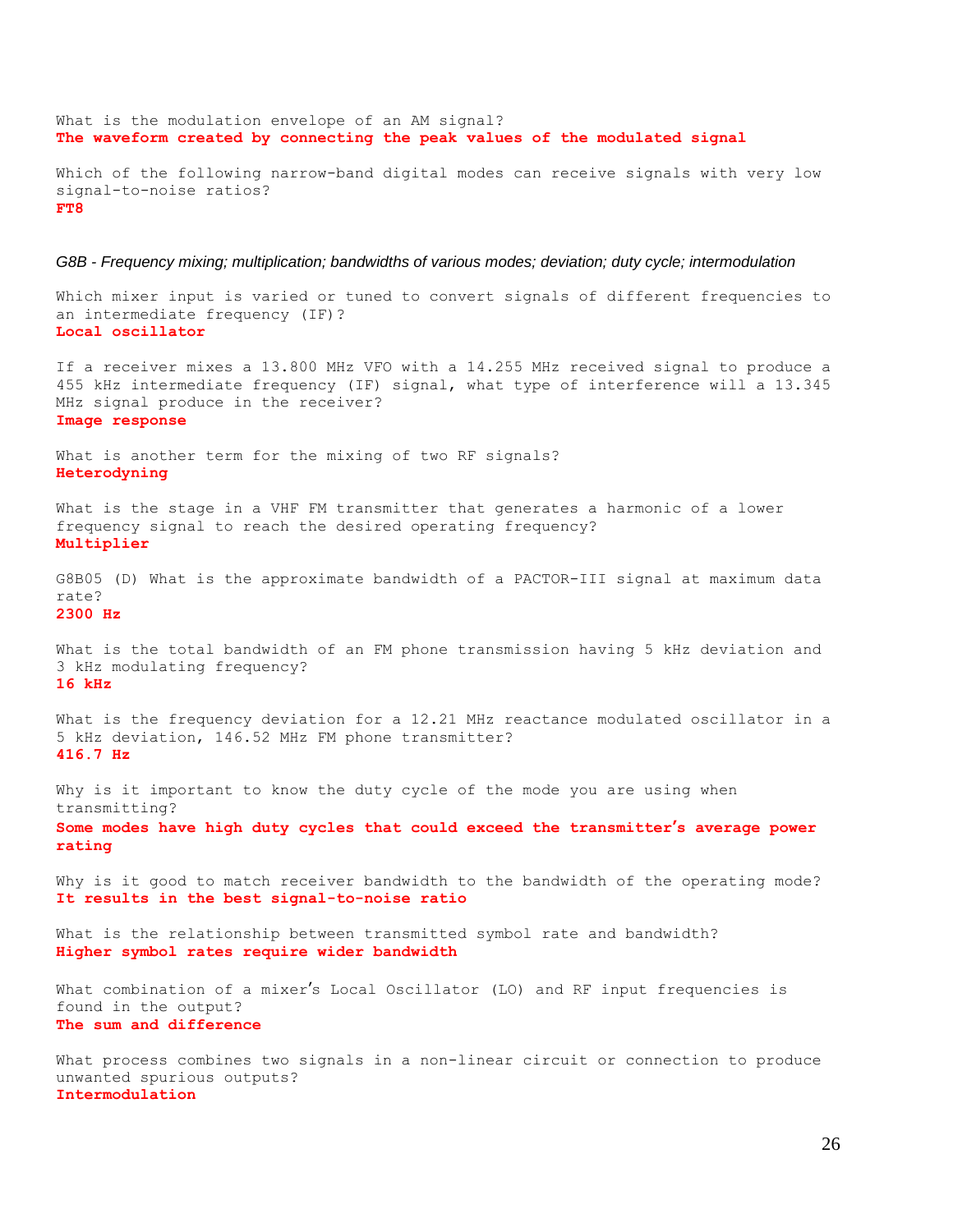## *G8C - Digital emission modes*

On what band do amateurs share channels with the unlicensed Wi-Fi service? **2.4 GHz**

Which digital mode is used as a low-power beacon for assessing HF propagation? **WSPR**

What part of a packet radio frame contains the routing and handling information? **Header**

Which of the following describes Baudot code? **A 5-bit code with additional start and stop bits**

In the PACTOR protocol, what is meant by an NAK response to a transmitted packet? **The receiver is requesting the packet be retransmitted**

What action results from a failure to exchange information due to excessive transmission attempts when using PACTOR or WINMOR? **The connection is dropped**

How does the receiving station respond to an ARQ data mode packet containing errors? **It requests the packet be retransmitted**

Which of the following statements is true about PSK31? **Upper case letters use longer Varicode symbols and thus slow down transmission**

What does the number 31 represent in "PSK31"? **The approximate transmitted symbol rate**

How does forward error correction (FEC) allow the receiver to correct errors in received data packets? **By transmitting redundant information with the data**

How are the two separate frequencies of a Frequency Shift Keyed (FSK) signal identified?

## **Mark and space**

Which type of code is used for sending characters in a PSK31 signal? **Varicode**

What is indicated on a waterfall display by one or more vertical lines on either side of a digital signal? **Overmodulation**

Which of the following describes a waterfall display? **Frequency is horizontal, signal strength is intensity, time is vertical**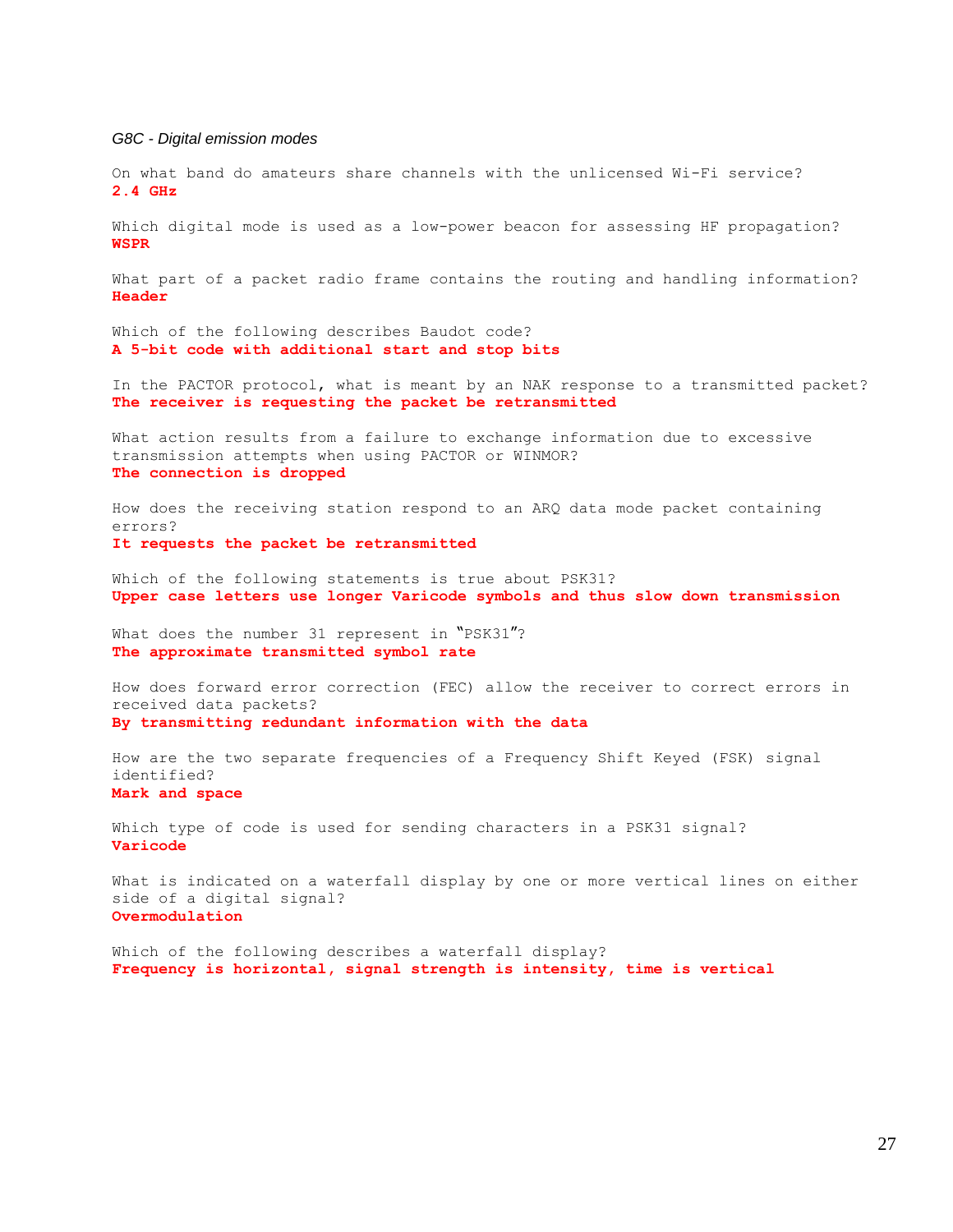## **SUBELEMENT G9 - ANTENNAS AND FEED LINES [4 Exam Questions - 4 Groups]**

*G9A - Antenna feed lines: characteristic impedance and attenuation; SWR calculation, measurement, and effects; matching networks*

Which of the following factors determine the characteristic impedance of a parallel conductor antenna feed line? **The distance between the centers of the conductors and the radius of the conductors**

What are the typical characteristic impedances of coaxial cables used for antenna feed lines at amateur stations? **50 and 75 ohms**

What is the typical characteristic impedance of "window line" parallel transmission line?

**450 ohms**

What might cause reflected power at the point where a feed line connects to an antenna?

**A difference between feed-line impedance and antenna feed-point impedance**

How does the attenuation of coaxial cable change as the frequency of the signal it is carrying increases? **Attenuation increases**

In what units is RF feed line loss usually expressed? **Decibels per 100 feet**

What must be done to prevent standing waves on an antenna feed line? **The antenna feed point impedance must be matched to the characteristic impedance of the feed line**

If the SWR on an antenna feed line is 5 to 1, and a matching network at the transmitter end of the feed line is adjusted to 1 to 1 SWR, what is the resulting SWR on the feed line? **5 to 1**

What standing wave ratio will result when connecting a 50 ohm feed line to a nonreactive load having 200 ohm impedance? **4:1**

What standing wave ratio will result when connecting a 50 ohm feed line to a nonreactive load having 10 ohm impedance? **5:1**

What standing wave ratio will result when connecting a 50 ohm feed line to a nonreactive load having 50 ohm impedance? **1:1**

What is the interaction between high standing wave ratio (SWR) and transmission line loss?

**If a transmission line is lossy, high SWR will increase the loss**

What is the effect of transmission line loss on SWR measured at the input to the line? **The higher the transmission line loss, the more the SWR will read artificially low**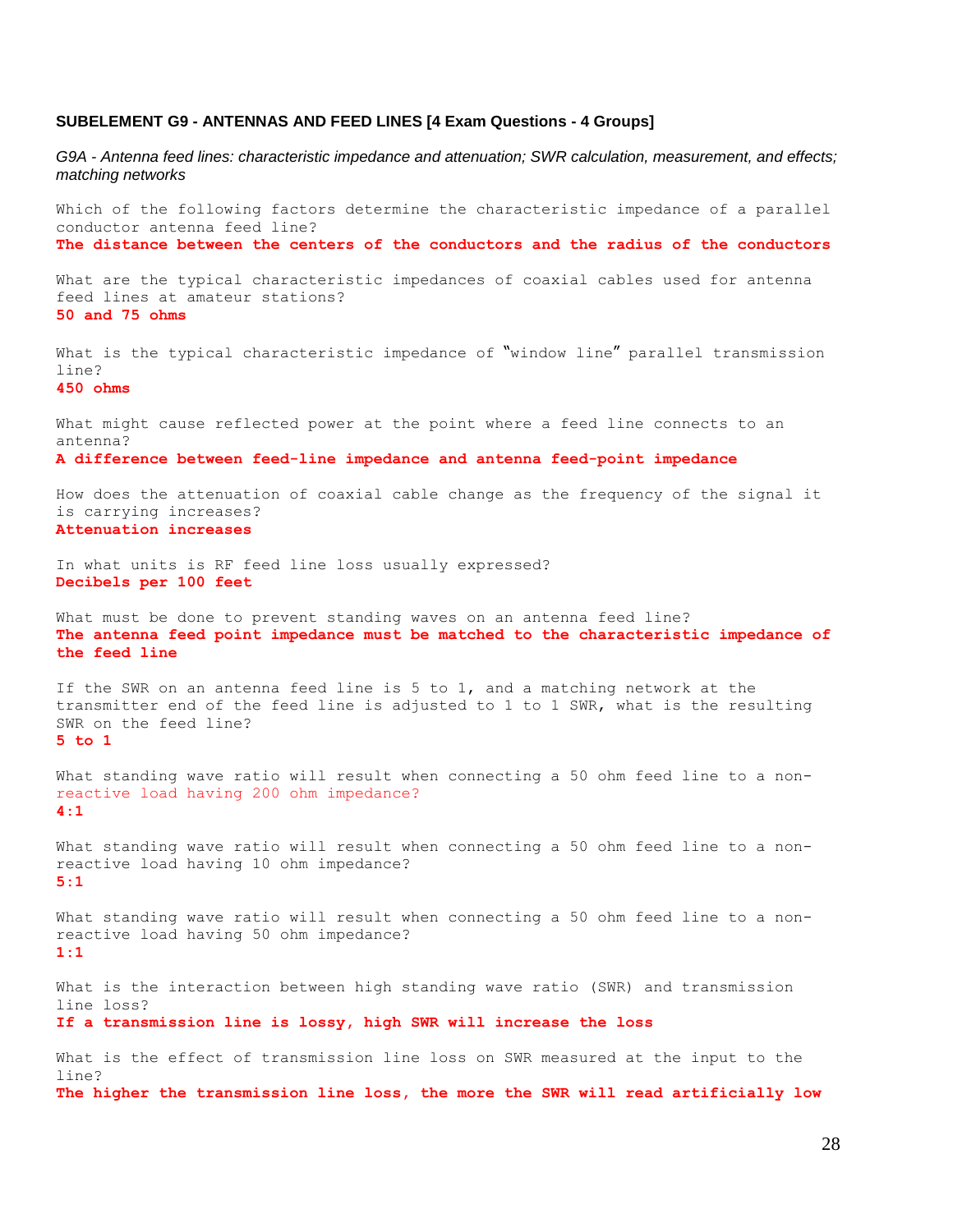#### *G9B - Basic antennas*

What is one disadvantage of a directly fed random-wire HF antenna? **You may experience RF burns when touching metal objects in your station**

Which of the following is a common way to adjust the feed-point impedance of a quarter wave ground-plane vertical antenna to be approximately 50 ohms? **Slope the radials downward**

Which of the following best describes the radiation pattern of a quarter-wave, ground-plane vertical antenna? **Omnidirectional in azimuth**

What is the radiation pattern of a dipole antenna in free space in a plane containing the conductor? **It is a figure-eight at right angles to the antenna**

How does antenna height affect the horizontal (azimuthal) radiation pattern of a horizontal dipole HF antenna? **If the antenna is less than 1/2 wavelength high, the azimuthal pattern is almost** 

**omnidirectional**

Where should the radial wires of a ground-mounted vertical antenna system be placed? **On the surface of the Earth or buried a few inches below the ground**

How does the feed-point impedance of a 1/2 wave dipole antenna change as the antenna is lowered below 1/4 wave above ground? **It steadily decreases**

How does the feed point impedance of a 1/2 wave dipole change as the feed point is moved from the center toward the ends? **It steadily increases**

Which of the following is an advantage of a horizontally polarized as compared to a vertically polarized HF antenna? **Lower ground reflection losses**

What is the approximate length for a  $1/2$  wave dipole antenna cut for 14.250 MHz? **32 feet**

What is the approximate length for a 1/2 wave dipole antenna cut for 3.550 MHz? **131 feet**

What is the approximate length for a  $1/4$  wave vertical antenna cut for 28.5 MHz? **8 feet**

## *G9C - Directional antennas*

Which of the following would increase the bandwidth of a Yagi antenna? **Larger-diameter elements**

What is the approximate length of the driven element of a Yagi antenna? **1/2 wavelength**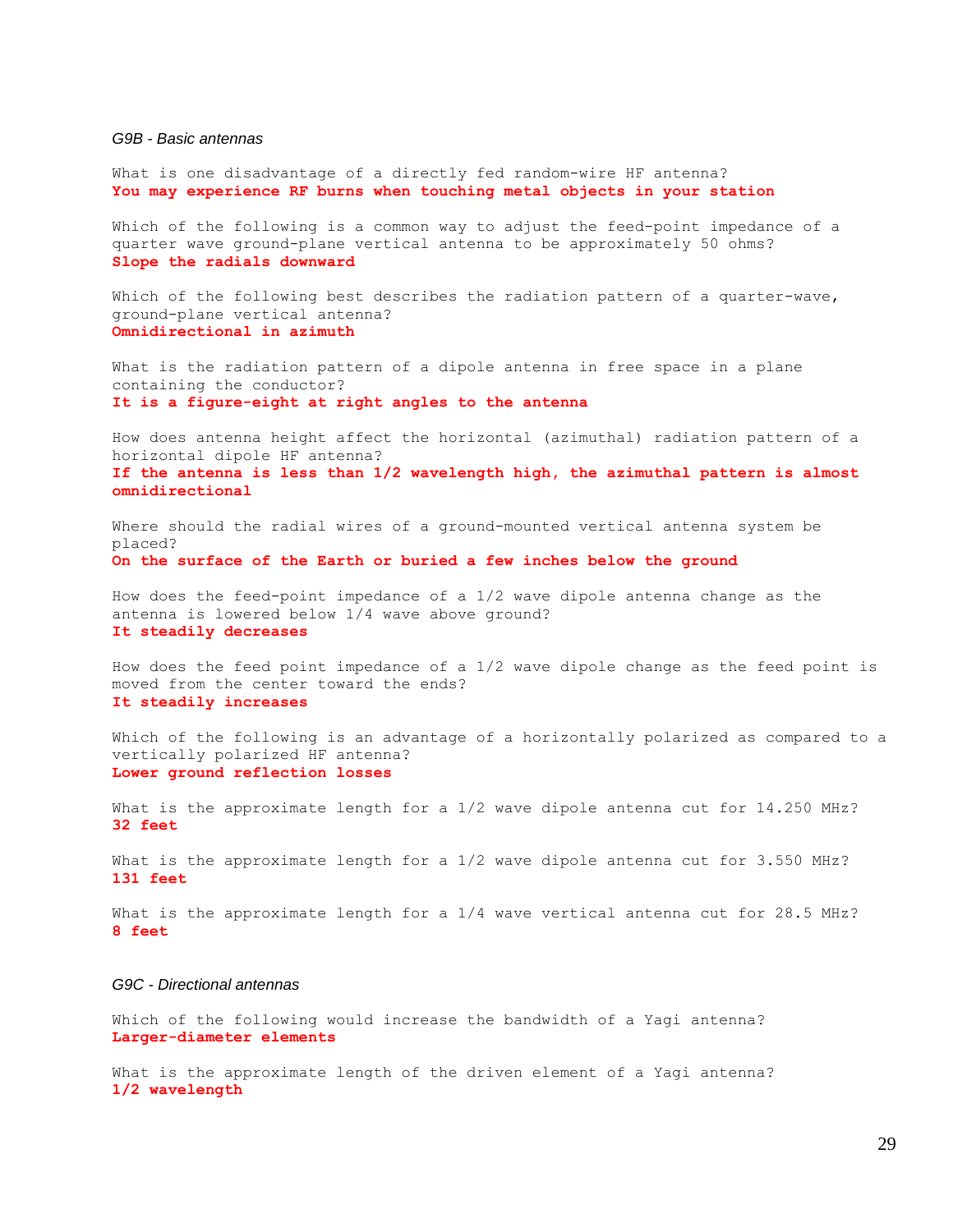How do the lengths of a three-element Yagi reflector and director compare to that of the driven element?? **The reflector is longer, and the director is shorter**

How does antenna gain stated in dBi compare to gain stated in dBd for the same antenna? **dBi gain figures are 2.15 dB higher than dBd gain figures**

How does increasing boom length and adding directors affect a Yagi antenna? **Gain increases**

What configuration of the loops of a two-element quad antenna must be used for the antenna to operate as a beam antenna, assuming one of the elements is used as a reflector? **The reflector element must be approximately 5 percent longer than the driven** 

What does "front-to-back ratio" mean in reference to a Yagi antenna? **The power radiated in the major radiation lobe compared to that in the opposite** 

What is meant by the "main lobe" of a directive antenna?

**The direction of maximum radiated field strength from the antenna**

How does the gain of two three-element, horizontally polarized Yagi antennas spaced vertically 1/2 wavelength apart typically compare to the gain of a single threeelement Yagi?

**Approximately 3 dB higher**

**element**

**direction**

Which of the following can be adjusted to optimize forward gain, front-to-back ratio, or SWR bandwidth of a Yagi antenna? The physical length of the boom The number of elements on the boom The spacing of each element along the boom **All these choices are correct**

Which HF antenna would be the best to use for minimizing interference? **A directional antenna**

Which of the following is an advantage of using a gamma match with a Yagi antenna? **It does not require that the driven element be insulated from the boom**

Approximately how long is each side of the driven element of a quad antenna? **1/4 wavelength**

How does the forward gain of a two-element quad antenna compare to the forward gain of a three-element Yagi antenna? **About the same**

What is meant by the terms dBi and dBd when referring to antenna gain? **dBi refers to an isotropic antenna, dBd refers to a dipole antenna**

What is a beta or hairpin match?? **It is a shorted transmission line stub placed at the feed point of a Yagi antenna to provide impedance matching**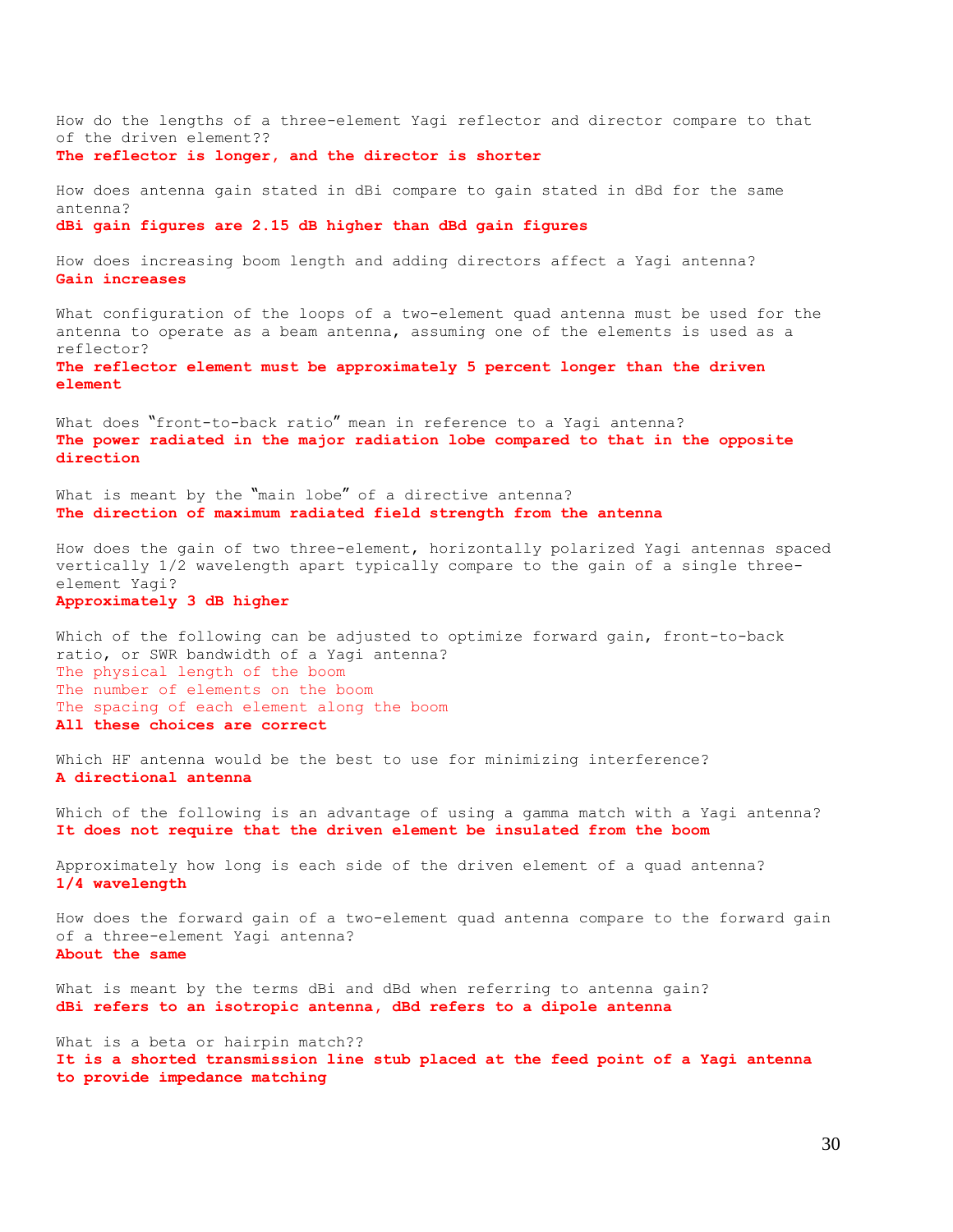#### *G9D - Specialized antennas*

Which of the following antenna types will be most effective as a Near Vertical Incidence Skywave (NVIS) antenna for short-skip communications on 40 meters during the day?

**A horizontal dipole placed between 1/10 and 1/4 wavelength above the ground**

What is the feed-point impedance of an end-fed half-wave antenna? **Very high**

In which direction is the maximum radiation from a portable VHF/UHF "halo" antenna? **Omnidirectional in the plane of the halo**

What is the primary purpose of antenna traps? **To permit multiband operation**

What is an advantage of vertical stacking of horizontally polarized Yagi antennas? **It narrows the main lobe in elevation**

Which of the following is an advantage of a log periodic antenna? **Wide bandwidth**

Which of the following describes a log periodic antenna? **Element length and spacing vary logarithmically along the boom**

How does a "screwdriver" mobile antenna adjust its feed-point impedance? **By varying the base loading inductance**

What is the primary use of a Beverage antenna? **Directional receiving for low HF bands**

In which direction or directions does an electrically small loop (less than 1/3 wavelength in circumference) have nulls in its radiation pattern? **Broadside to the loop**

Which of the following is a disadvantage of multiband antennas? **They have poor harmonic rejection**

What is the common name of a dipole with a single central support? **Inverted V**

What is the combined vertical and horizontal polarization pattern of a multiwavelength, horizontal loop antenna? **Virtually omnidirectional with a lower peak vertical radiation angle than a dipole**

## **SUBELEMENT G0 - ELECTRICAL AND RF SAFETY [2 Exam Questions - 2 Groups]**

*G0A - RF safety principles, rules and guidelines; routine station evaluation*

What is one way that RF energy can affect human body tissue? **It heats body tissue**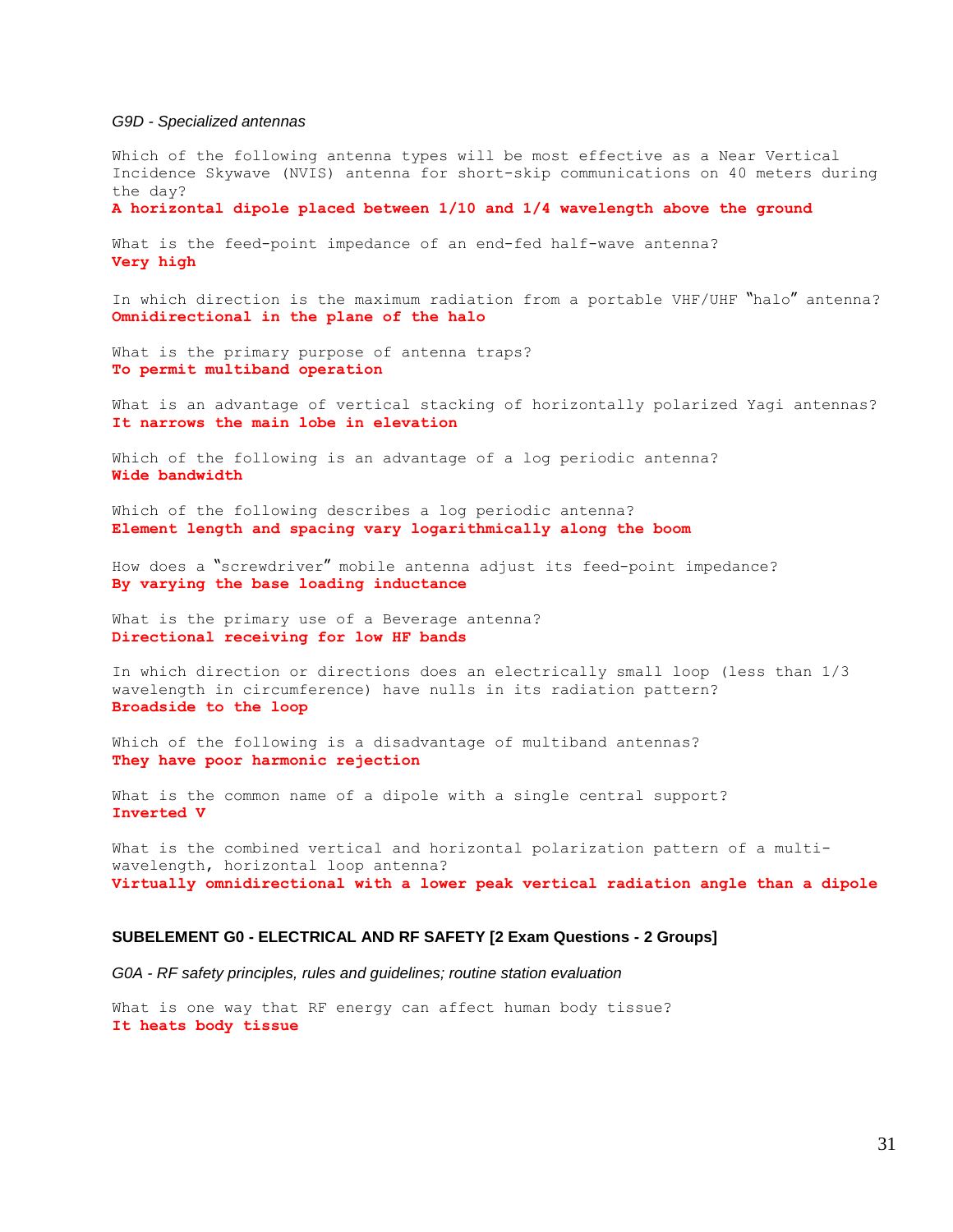Which of the following properties is important in estimating whether an RF signal exceeds the maximum permissible exposure (MPE)? Its duty cycle Its frequency Its power density **All these choices are correct**

How can you determine that your station complies with FCC RF exposure regulations? By calculation based on FCC OET Bulletin 65 By calculation based on computer modeling By measurement of field strength using calibrated equipment **All these choices are correct**

What does "time averaging" mean in reference to RF radiation exposure? **The total RF exposure averaged over a certain time**

What must you do if an evaluation of your station shows RF energy radiated from your station exceeds permissible limits? **Take action to prevent human exposure to the excessive RF fields**

What precaution should be taken when installing a ground-mounted antenna? **It should be installed such that it is protected against unauthorized access**

What effect does transmitter duty cycle have when evaluating RF exposure? **A lower transmitter duty cycle permits greater short-term exposure levels**

Which of the following steps must an amateur operator take to ensure compliance with RF safety regulations when transmitter power exceeds levels specified in FCC Part 97.13?

**Perform a routine RF exposure evaluation**

What type of instrument can be used to accurately measure an RF field? **A calibrated field strength meter with a calibrated antenna**

What is one thing that can be done if evaluation shows that a neighbor might receive more than the allowable limit of RF exposure from the main lobe of a directional antenna? **Take precautions to ensure that the antenna cannot be pointed in their direction**

What precaution should you take if you install an indoor transmitting antenna? **Make sure that MPE limits are not exceeded in occupied areas**

#### *G0B - Station safety: electrical shock, safety grounding, fusing, interlocks, wiring, antenna and tower safety*

Which wire or wires in a four-conductor connection should be attached to fuses or circuit breakers in a device operated from a 240 VAC single phase source? **Only the two wires carrying voltage**

According the National Electrical Code, what is the minimum wire size that may be used safely for wiring with a 20 ampere circuit breaker? **AWG number 12**

Which size of fuse or circuit breaker would be appropriate to use with a circuit that uses AWG number 14 wiring? **15 amperes**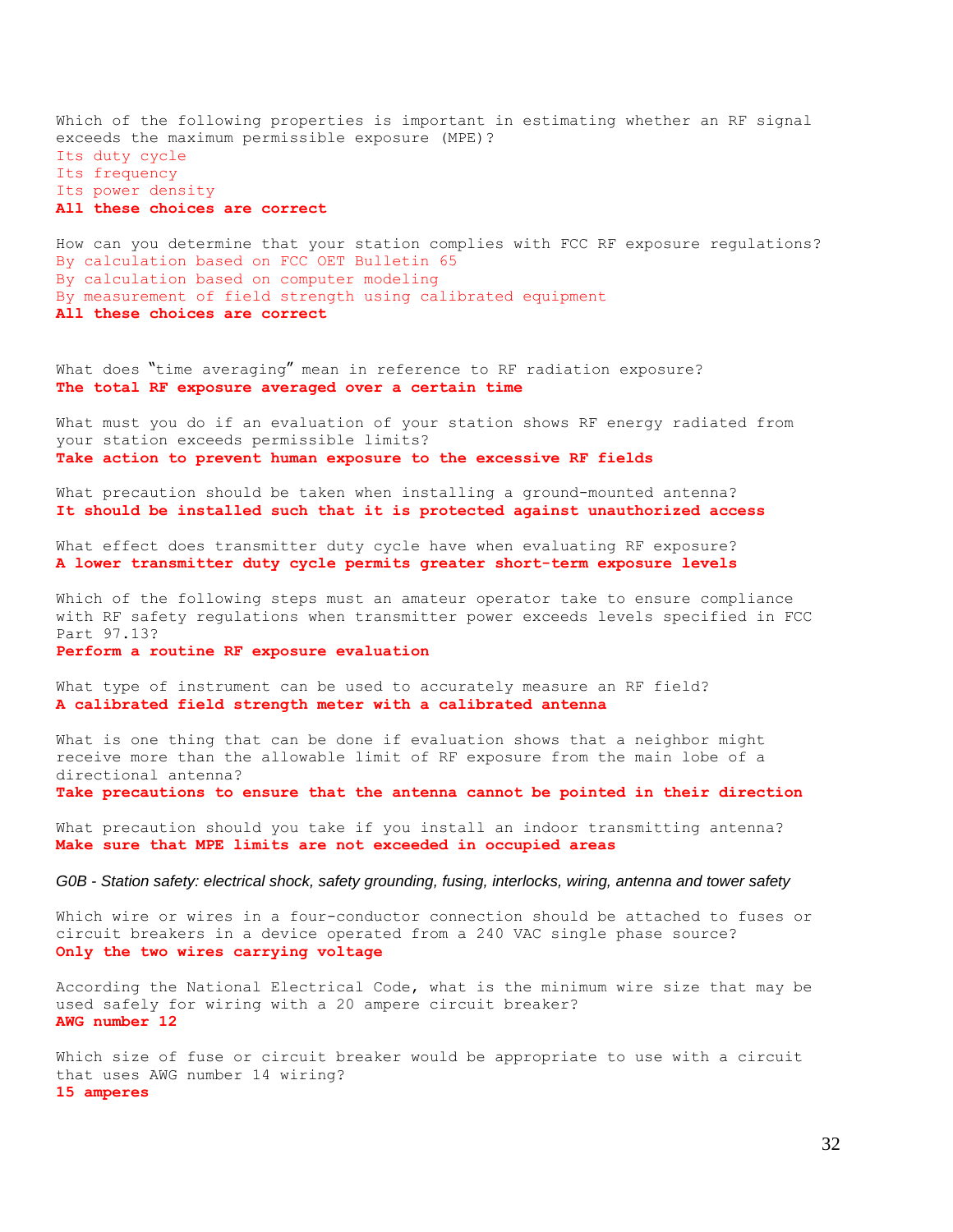Which of the following is a primary reason for not placing a gasoline-fueled generator inside an occupied area? **Danger of carbon monoxide poisoning**

Which of the following conditions will cause a Ground Fault Circuit Interrupter (GFCI) to disconnect the 120 or 240 Volt AC line power to a device? **Current flowing from one or more of the voltage-carrying wires directly to ground**

Which of the following is covered by the National Electrical Code? **Electrical safety inside the ham shack**

Which of these choices should be observed when climbing a tower using a safety belt or harness? **Confirm that the belt is rated for the weight of the climber and that it is within its allowable service life**

What should be done by any person preparing to climb a tower that supports electrically powered devices? **Make sure all circuits that supply power to the tower are locked out and tagged**

Which of the following is true of an emergency generator installation? **The generator should be located in a well-ventilated area**

Which of the following is a danger from lead-tin solder? **Lead can contaminate food if hands are not washed carefully after handling the solder**

Which of the following is good practice for lightning protection grounds? **They must be bonded together with all other grounds**

What is the purpose of a power supply interlock? **To ensure that dangerous voltages are removed if the cabinet is opened**

What must you do when powering your house from an emergency generator? **Disconnect the incoming utility power feed**

What precaution should you take whenever you adjust or repair an antenna? **Turn off the transmitter and disconnect the feed line**